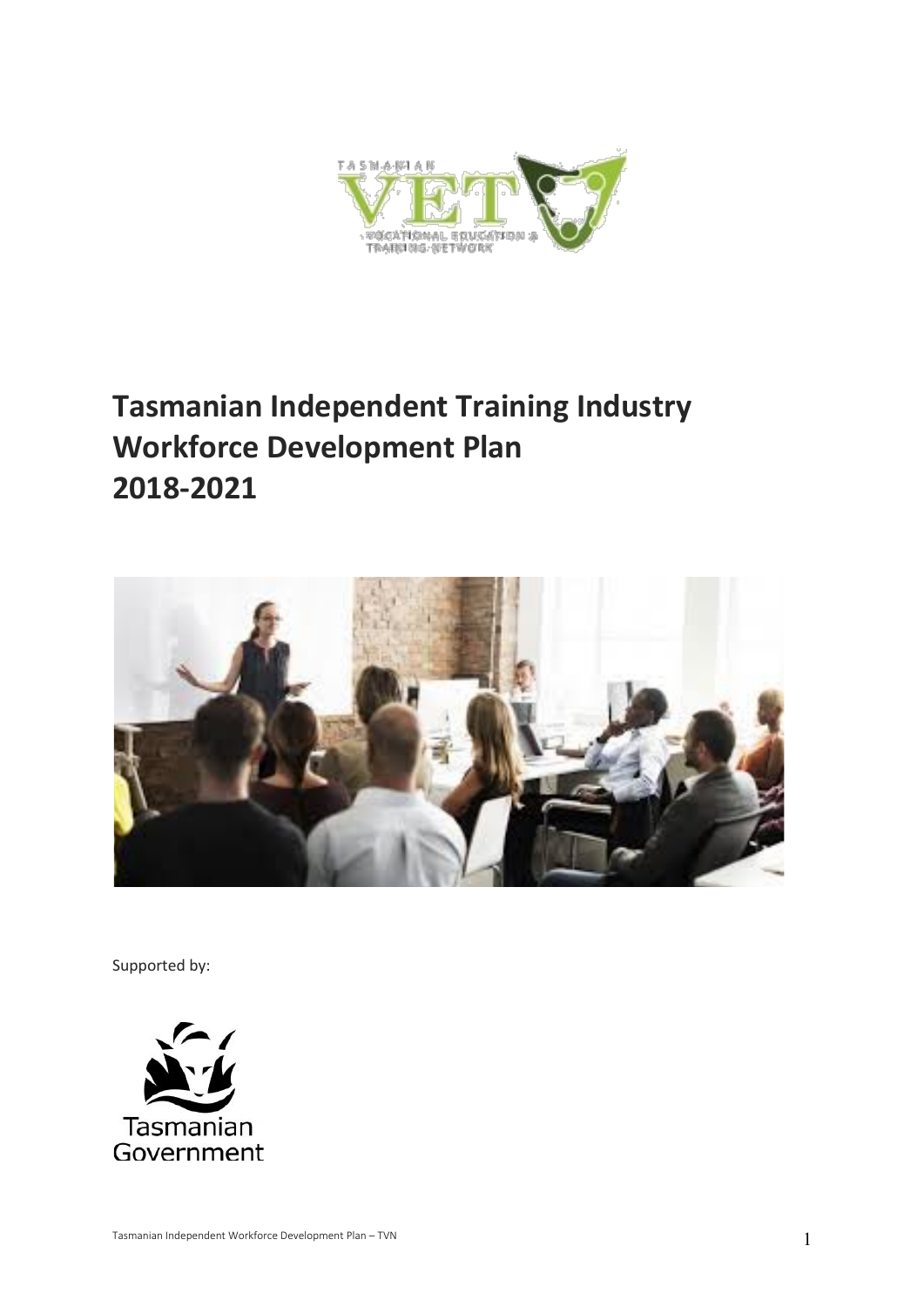# Acknowledgements

| <b>Project Manager:</b>        | Susanne Rose Tasmanian VET Network                   |  |  |
|--------------------------------|------------------------------------------------------|--|--|
| <b>Project Reference Team:</b> | Simon & Monica Wiggins, Avidity Training             |  |  |
|                                | Chris Toselli, GlobalNet ICT                         |  |  |
|                                | Michelle Brennan, Industry Link                      |  |  |
|                                | Steve Wiggers, Scala Institute                       |  |  |
|                                | Leanne Wallace, Work and Training                    |  |  |
|                                | Tracey Taylor, Skills Tasmania                       |  |  |
| <b>Project Steering Group:</b> | Committee of Management, Tasmanian VET Network, Inc. |  |  |

While reasonable care has been taken in preparing this publication to ensure that information is true and correct, the Tasmanian VET Network, Inc. gives no assurance as to the accuracy of any information in this publication.

The Tasmanian VET Network (TVN), Skills Tasmania, the author or contributors expressly disclaim, to the maximum extent permitted by law, all responsibility and liability to any person, arising directly or indirectly from any act or omission, or for any consequences of any such act or omission, made in reliance on the contents of this publication, whether or not caused by any negligence on the part of the Tasmanian VET Network, Skills Tasmania, the authors of contributors.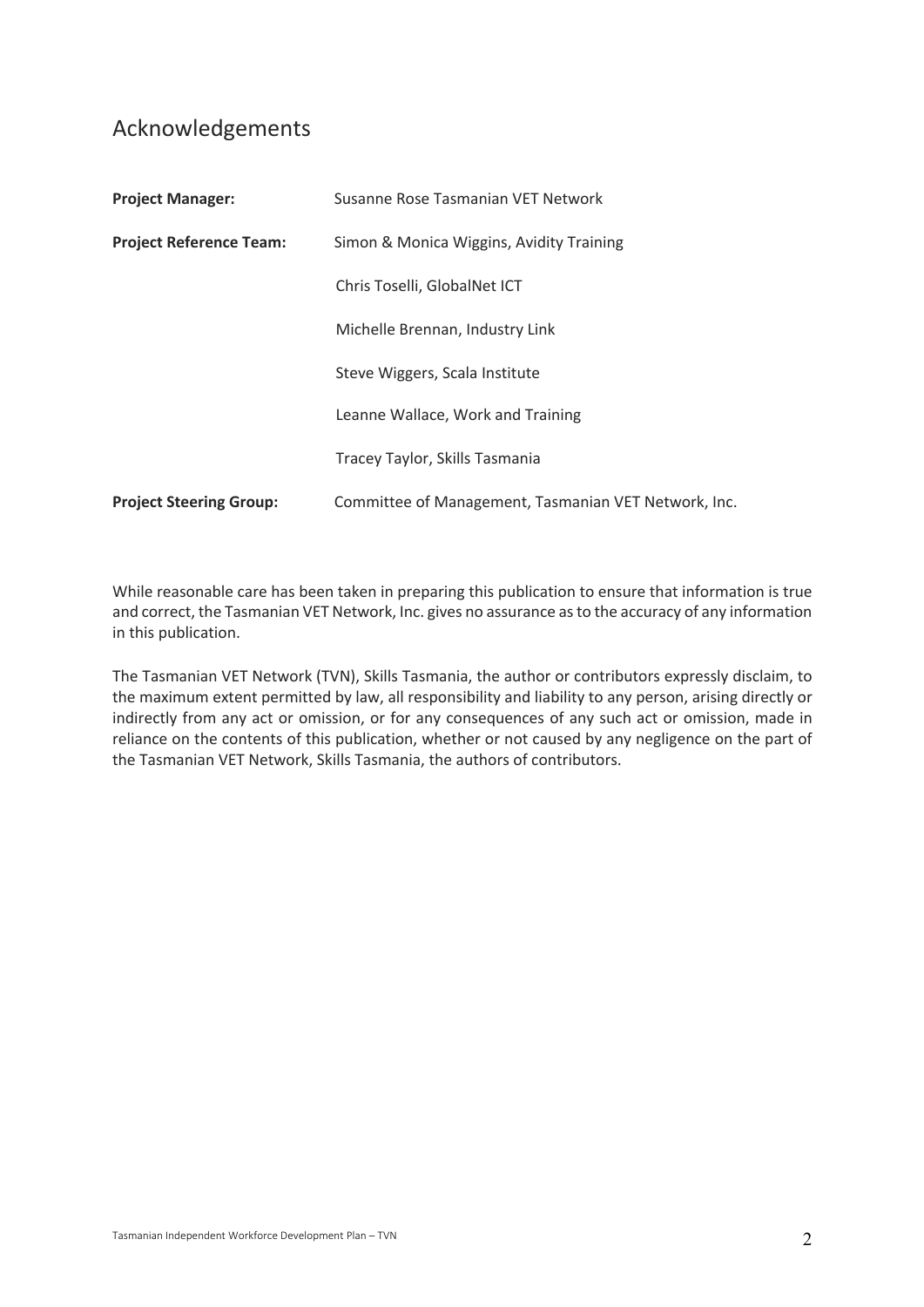# **Contents**

| i.  | Foreward                                                             | 5  |
|-----|----------------------------------------------------------------------|----|
| ii. | <b>Executive summary</b>                                             | 6  |
|     |                                                                      |    |
|     | 1.0 An Overview of the VET industry                                  | 7  |
|     | 2.0 VET in Tasmania                                                  | 8  |
|     | 3.0 Supporting the independent Tasmanian VET industry                | 9  |
|     | 3.1 Workforce plan objectives                                        | 10 |
|     | 3.2 Methodology                                                      | 10 |
|     | 3.3 Consultation feedback                                            | 11 |
|     | 3.4 Industry surveys and forecasts                                   | 14 |
|     | 4.0 Tasmanian VET industry challenges and recommendations            | 15 |
|     | 4.1 VET practitioners                                                | 15 |
|     | 4.2 VET practitioner needs                                           | 18 |
|     | 4.3 VET compliance                                                   | 19 |
|     | 4.4 VET data and access to industry information                      | 20 |
|     | 5.0 Tasmanian VET industry priorities                                | 22 |
|     | 6.0 Initiatives - Workforce Development Plan and industry priorities | 23 |

# **Appendix**

| <b>Appendix Tables</b>                                                 | 29 |
|------------------------------------------------------------------------|----|
| <b>Appendix Figures</b>                                                | 32 |
| Appendix $A - VET$ priorities $-$ clarification of industry priorities | 34 |
| Appendix B – Proposed professional development and networking calendar | 35 |
| Appendix C - Professional development focus - overview                 | 36 |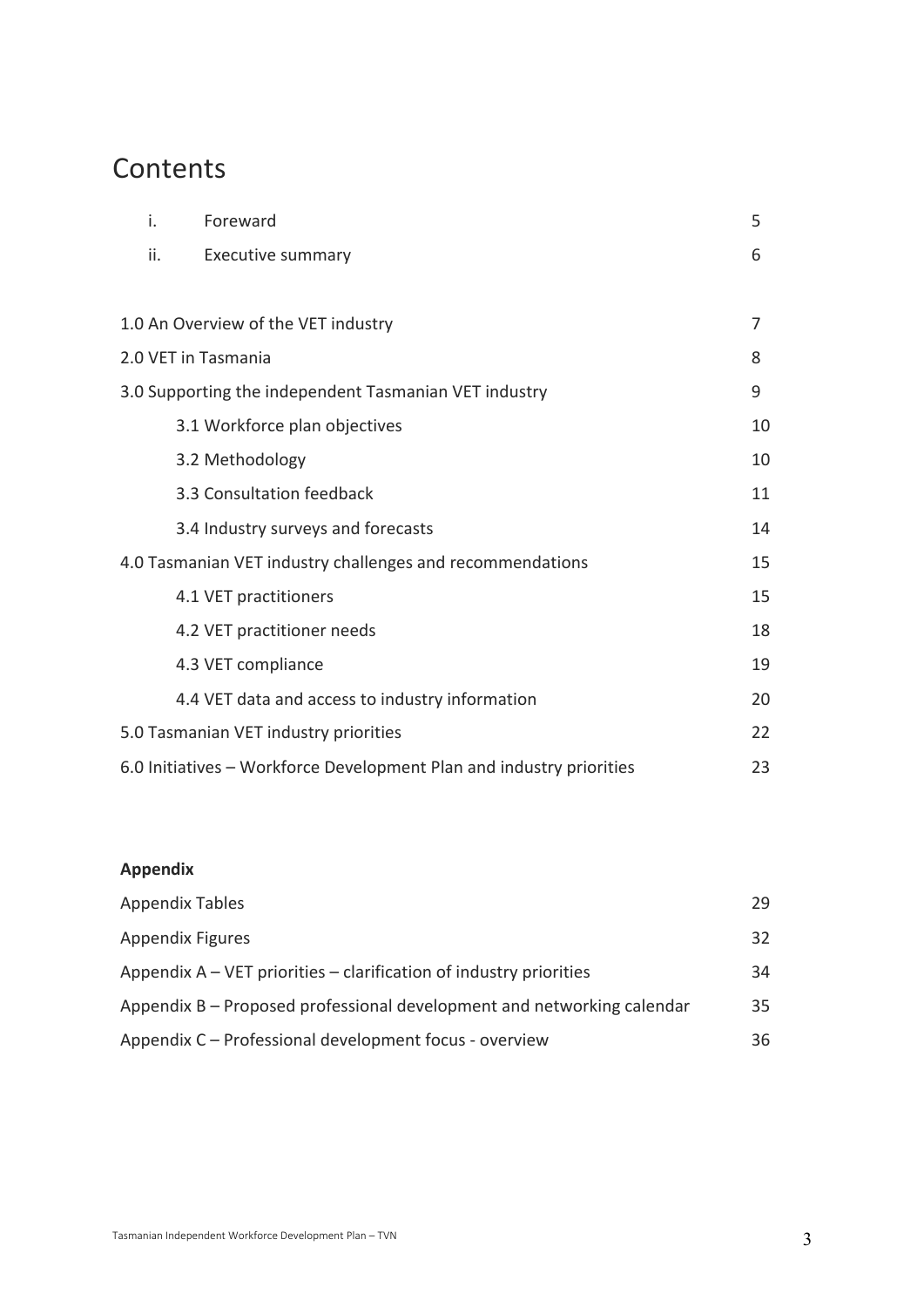# **Foreword**

The private or 'independent' Vocational Education and Training (VET) sector in Tasmania services a wide range of industries. This 'independent' VET sector is made up of many small, privately owned Registered Training Organisations as opposed to the government owned and operated public sector.

The independent VET sector in Tasmania recognise that ongoing relationships with industry is key to their success and that building and maintaining relationships is a primary function of the VET sector.

The independent VET sector also acknowledges that their success is contingent on providing quality training and a level of expertise which exceeds the needs of those industries they service.

The full range of the VET industry potential is reliant upon the capacity and capability of its workforce. VET needs people; VET needs specialists – it needs trainers, assessors, designers, administrators, compliance experts, business developers and business managers. In order to deliver on increasing expectations, and meet the demands of future opportunities, it is essential for the independent VET industry and its partners to consider the actions required to maintain the relevance and ability of its workforce.

The Tasmanian VET Network Independent Training Industry Workforce Development Plan is a key initiative to support the VET industry. It identifies the priority state-wide challenges facing the VET and VET practitioners. In doing so, it draws on the experiences of Tasmanian businesses and specialists across the state.

The Plan provides strategies and actions aimed at resolving these pressing workforce challenges to ensure ongoing growth and quality outcomes. Importantly, it offers a mechanism for bringing industry, government and VET industry stakeholders together to collaborate on actions to provide a skilled and available workforce.

The actions taken under this Plan will position the industry for sustainability and viability. We endorse the Plan and look forward to its successful implementation.

Simon Wiggins, President Tasmanian VET Network

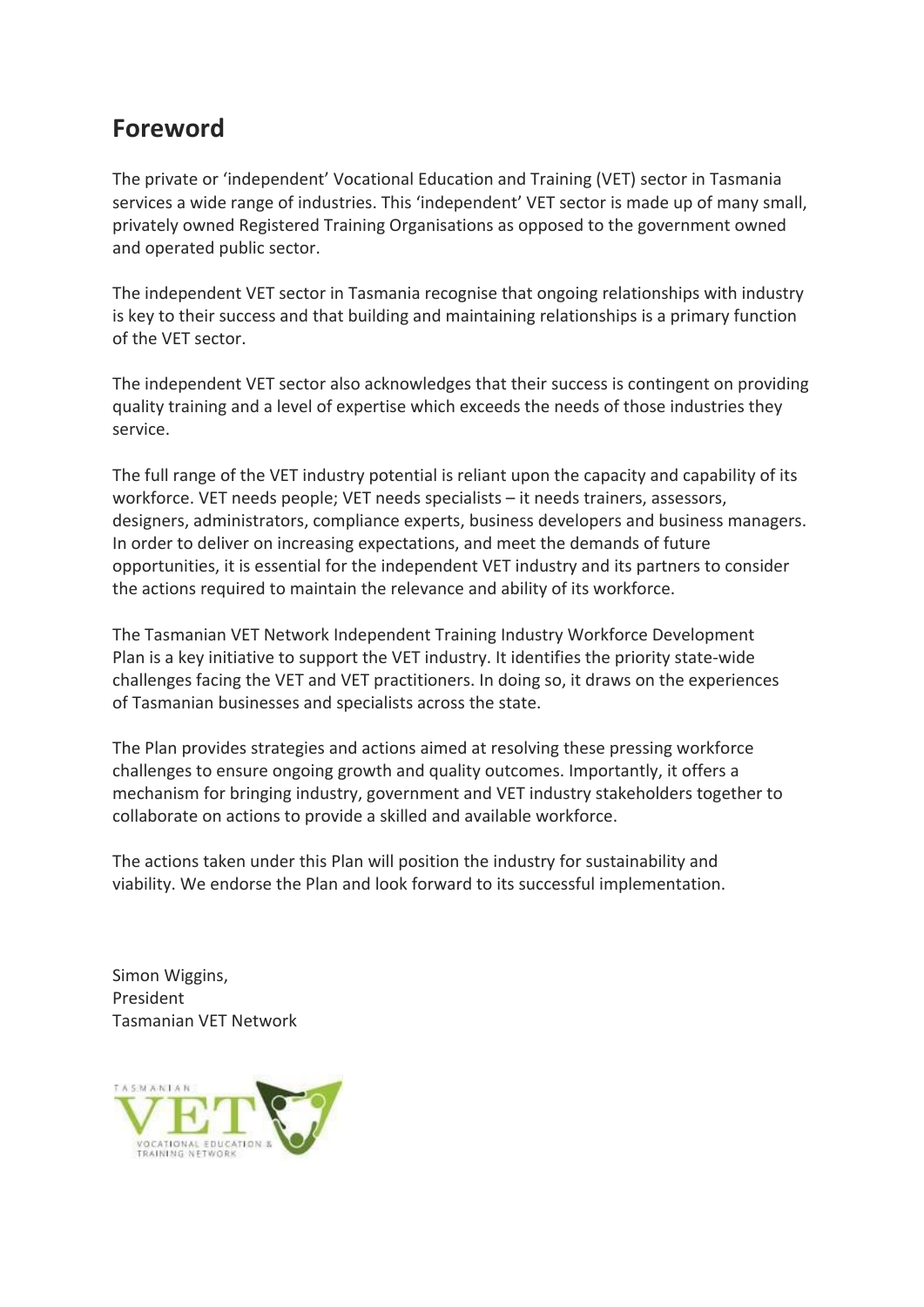# **Executive summary**

# **Establishment of The Tasmanian VET Network (TVN)**

TVN is the industry membership association for Tasmanian independent training providers including RTOs, individuals and industry partners. TVN exists to promote the industry internally through professional development and networking opportunities, and externally through liaison and dialogue with industry strategic partners and regulators including Skills Tasmania, the Australian Council for Private Education, Australian Government Department of Education and Training and the Australian Skills Quality Authority (ASQA).

Whilst there is a strong desire to see a vibrant and functioning independent VET Network in Tasmania, many of our RTOs are small and uncertain about what the future looks like and whether it be through lack of resources or fear of competition, struggle to come together cohesively. A network that is supported by both the industry and Government, will help drive the brand and lead to better outcomes and compliance*.*

# **Overview of Project**

The TVN, with a project grant from Skills Tasmania, commissioned this research to develop a Training Industry Workforce Plan for the period 2018 – 2021.

# **VET in Tasmania – Background**

VET in Tasmania is highly compliance driven and must respond to multiple competing stakeholder needs. The independent VET sector has a desire to:

- Work collaboratively
- Invest in professional development
- Continuously improve the industry workforce and relationships

It is vital that Tasmanian VET practitioners be actively involved in the change they wish to see, particularly if they wish to remain relevant to the industries they serve. VET practitioners will determine the face of VET in Tasmania and therefore a more pro-active approach is required.

Additionally, in a small state such as Tasmania, Government participation and support is critical.

# **Tasmanian Independent VET Priorities**

Through industry consultation TVN has identified five theme areas of industry specific need or priority that align with Skills Tasmania strategic priorities. These form the basis of the Workforce Development Plan. The Five Workforce Development Priorities are noted as follows:

- 1. Professional Development
- 2. Compliance Support
- 3. Business Skills
- 4. Networking
- *5.* Advocacy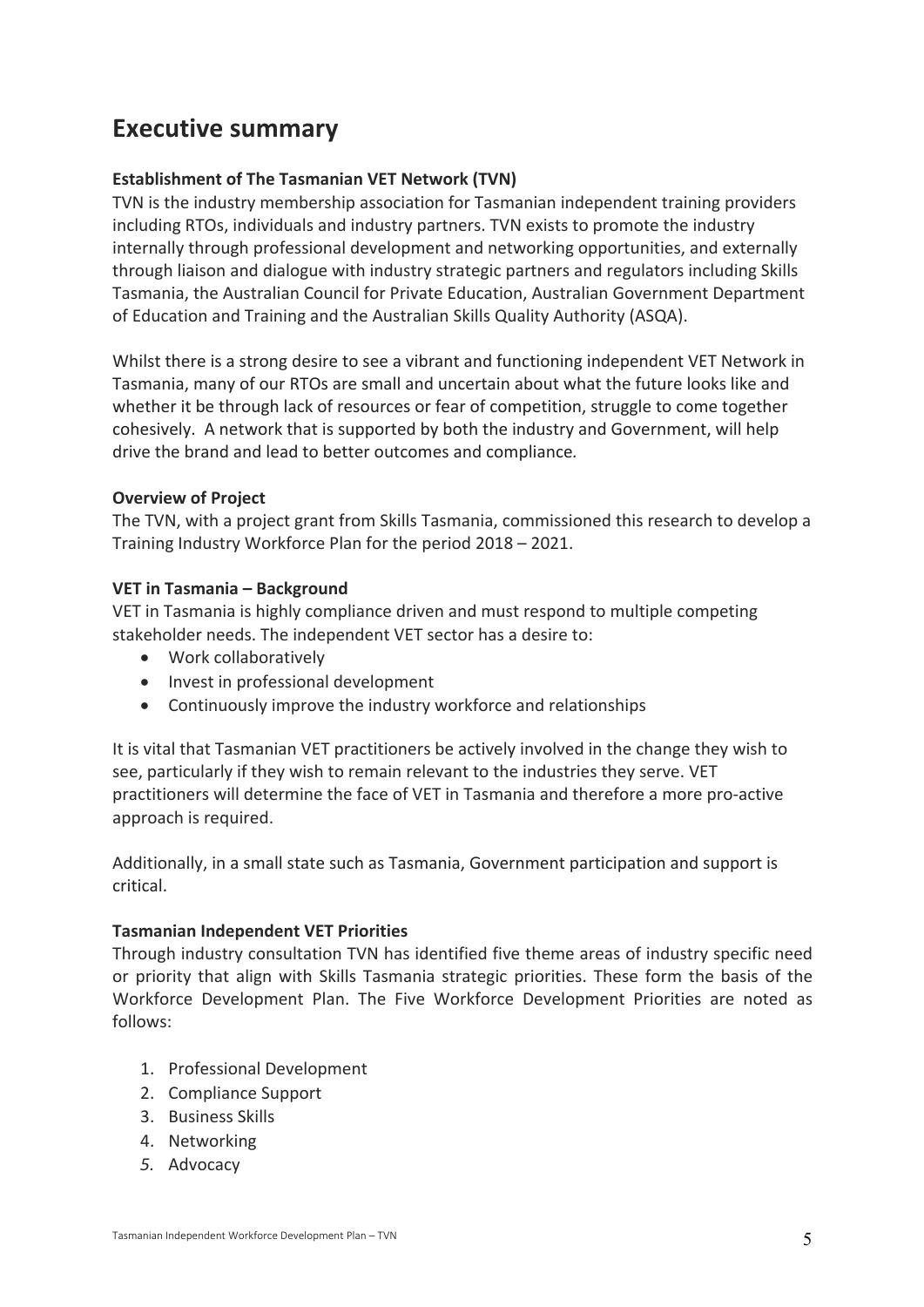Based on these priority areas, research results and industry suggestions, recommendations have been developed to support workforce development for VET in Tasmania.

Recommendations that support the industry priorities are as follows:

- 1. Test a VET Trainer/Practitioner mentoring program, using a Skills Tasmania Priority Industry for 2019, with the intent to further roll-out the mentoring program for all independent VET Practitioners in Tasmania
- 2. Create a VET Database and Professional Association, via a TVN Website, to incorporate a VET Practitioner profile, and a VET Knowledge Hub for the purpose of sharing vital VET information and industry collaboration
- 3. Develop an Advocacy Framework, via a TVN Website, to promote the industry and facilitate stakeholder engagement.
- 4. Complete three TEST Professional Development events state-wide with the intent of using these events to help determine structure, content and industry approval / commitment for a Professional Development Calendar
- 5. Create an Industry Networking calendar to 'piggy-back' on Professional Development events state-wide
- 6. Engage with Skills Tasmania to contribute to, collect, collate, and share industry data to improve knowledge and understanding of industry results and needs.

A Workforce Development Plan, using the above recommended actions, has been designed to ensure the industry priorities are addressed.

Support for the Workforce Development Plan will be sought from industry and Skills Tasmania to ensure successful implementation. It is intended that TVN, as the representative body, will manage the implementation of these projects.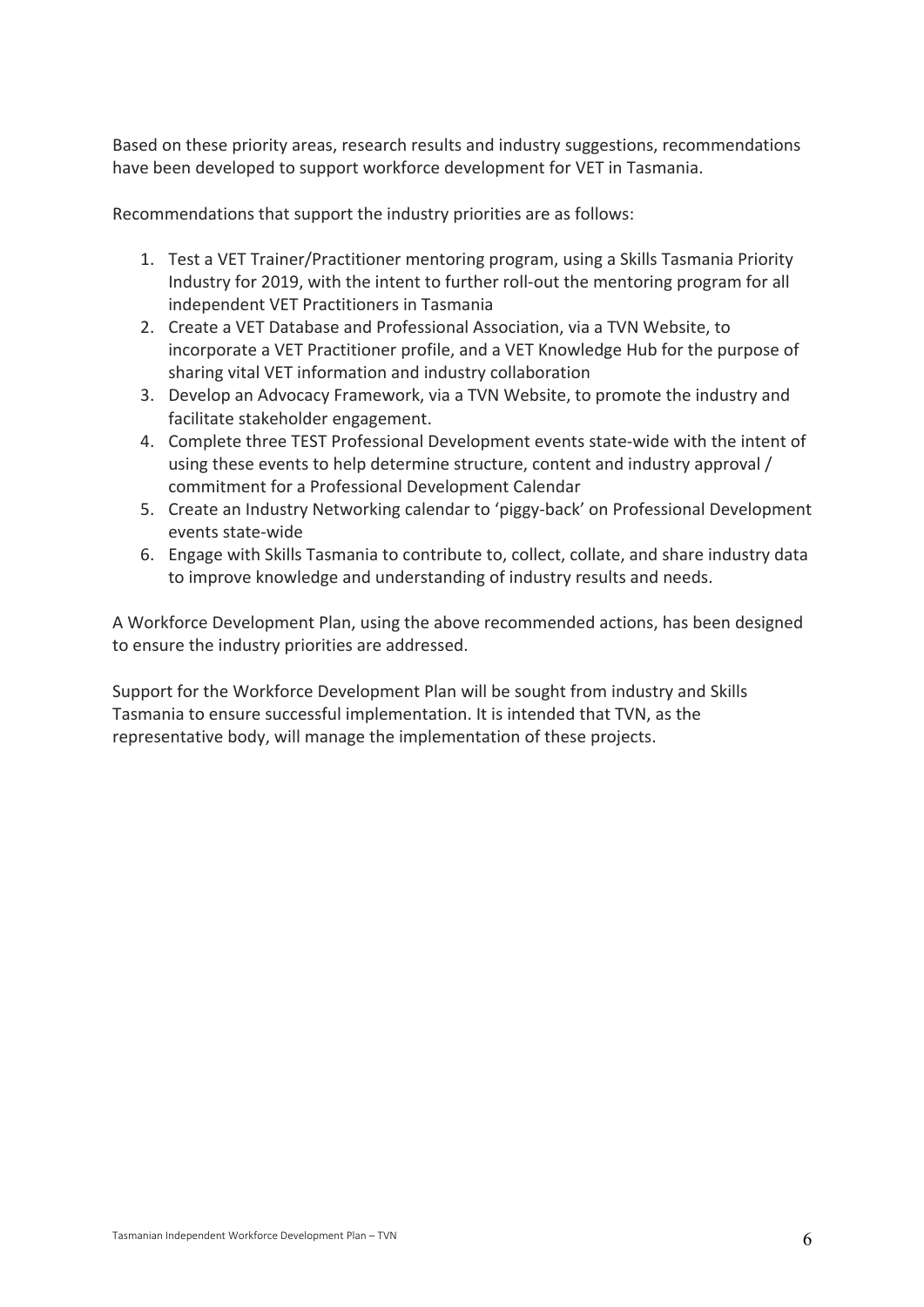# **1.0 An overview of the VET industry**

Vocational Education and Training (VET) is a tertiary education pathway that enables individuals to gain skills and qualifications towards employment. At its most basic, VET supports individuals to 'get a job or get a better job'.

VET is industry led and delivered by industry professionals. It is based on a strong industry and government alliance to provide employers with a skilled workforce.

Registered Training Organisations (RTOs) are the 'providers' of VET. They provide assessing of nationally recognised training that has been registered by the Australian Skills Quality Authority (ASQA). Only RTOs can issue nationally recognised qualifications.

RTOs are at the core of the VET system and must establish and nourish relationships with multiple stakeholders with often diverging expectations and needs. RTOs need to meet:

- Government expectations
- Regulatory standards
- Industry needs for currency and employment forecasts
- Skills requirements for learners to meet employment demands

Learners (or employees) as the primary end user of VET, use the framework to gain real world skills and to improve their employment opportunities, with upwards of 80% of students seeking to improve their job and career prospects*. (Refer to Appendix Table 1 - NCVER – Understanding Quality in the VET Sector 2016).*

The focus of VET is on quality outcomes. These quality outcomes may be regulated (as mandated by government), or unregulated (as determined by employees and employers). This quality focus is the primary driver for all VET stakeholders. Due to their differing needs, meeting all stakeholders' expectations in regard to quality outcomes can prove challenging.

Governing bodies such as ASQA are responsible for ensuring quality standards are met. They regulate courses, qualifications, and training providers.

Industry and employers current and future needs form the basis of the whole framework of VET training. Employers will use VET to meet differing demands and may include such diverse reasons as providing job skills, meeting regulatory requirements and/or industry standards, and improving the services they provide*. (Refer to Appendix Table 2 – NCVER, Reasons for using the VET system by type of training in 2017).*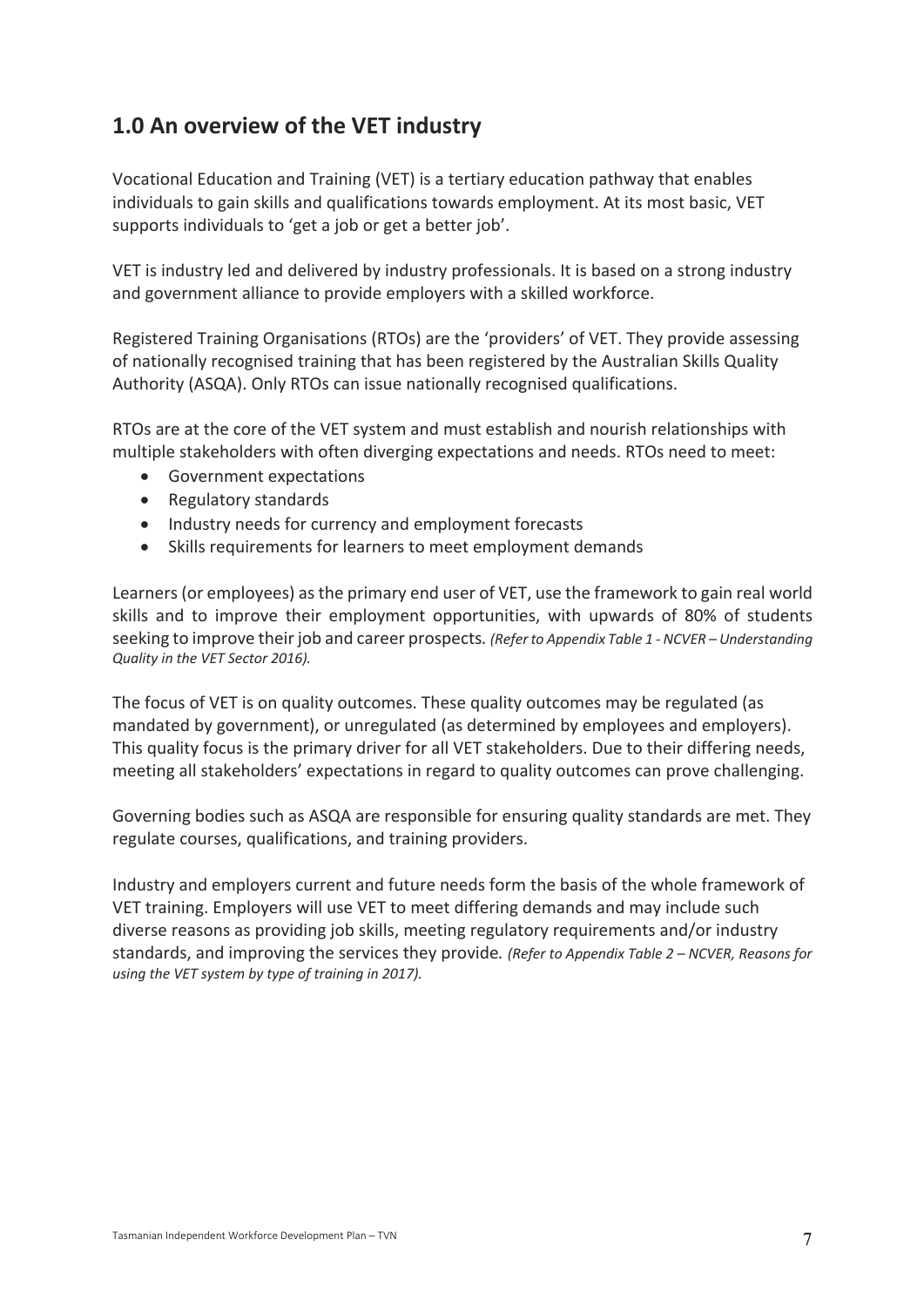# **2.0 VET in Tasmania**

VET in Tasmania is highly compliance driven and must respond to multiple competing stakeholder needs. The independent VET sector has a desire and need to:

- Work collaboratively
- Invest in professional development
- Continuously improve the industry workforce and relationships

There is a strong demand to see a vibrant and functioning independent VET Network in Tasmania, however, many of our RTOs are small and resources are limited. Uncertainty about future industry directions, government changes, and compliance requirements means that RTOs struggle to keep up with competing challenges.

Additionally, in a small state such as Tasmania, Government participation and support is critical. Most RTOs are heavily reliant on government funding and are vulnerable to changes in government, as well as funding processes and policies.

According to the 2017 Skills Tasmania RTO Census, of the 152 RTOs surveyed, 47 percent relied on state government funding as their primary source of income. This funding approach leaves Tasmanian independent RTOs vulnerable to future government changes and may impact growth opportunities and future investment in staff. *(Refer to Appendix Figure 1. Source of revenue, 2016).*

There are currently over 150 Skills Tasmania endorsed RTOs in Tasmania that are eligible to apply for Tasmania Government subsidies under Skills Tasmania's grant programs. As Tasmania's training authority, Skills Tasmania's role is to develop strategies and provide support, advice, opportunities and funding to deliver quality training to meet the needs of Tasmanians and Tasmanian industries.

74 RTOs have head offices located in Tasmania.

A National Centre for Vocational Education and Research (NCVER) 2017 summary of estimated number of students by state indicates that Tasmanian student numbers are reducing, with a significant decline seen of 15.5%: from 64,000 in 2016 to 54,000 in 2017.

VET industry and practitioner engagement is vital to a successful VET industry, particularly if they wish to remain relevant to the industries they serve. VET practitioners will shape the future of VET in Tasmania and therefore a more collaborative and participative approach is required for sustainability.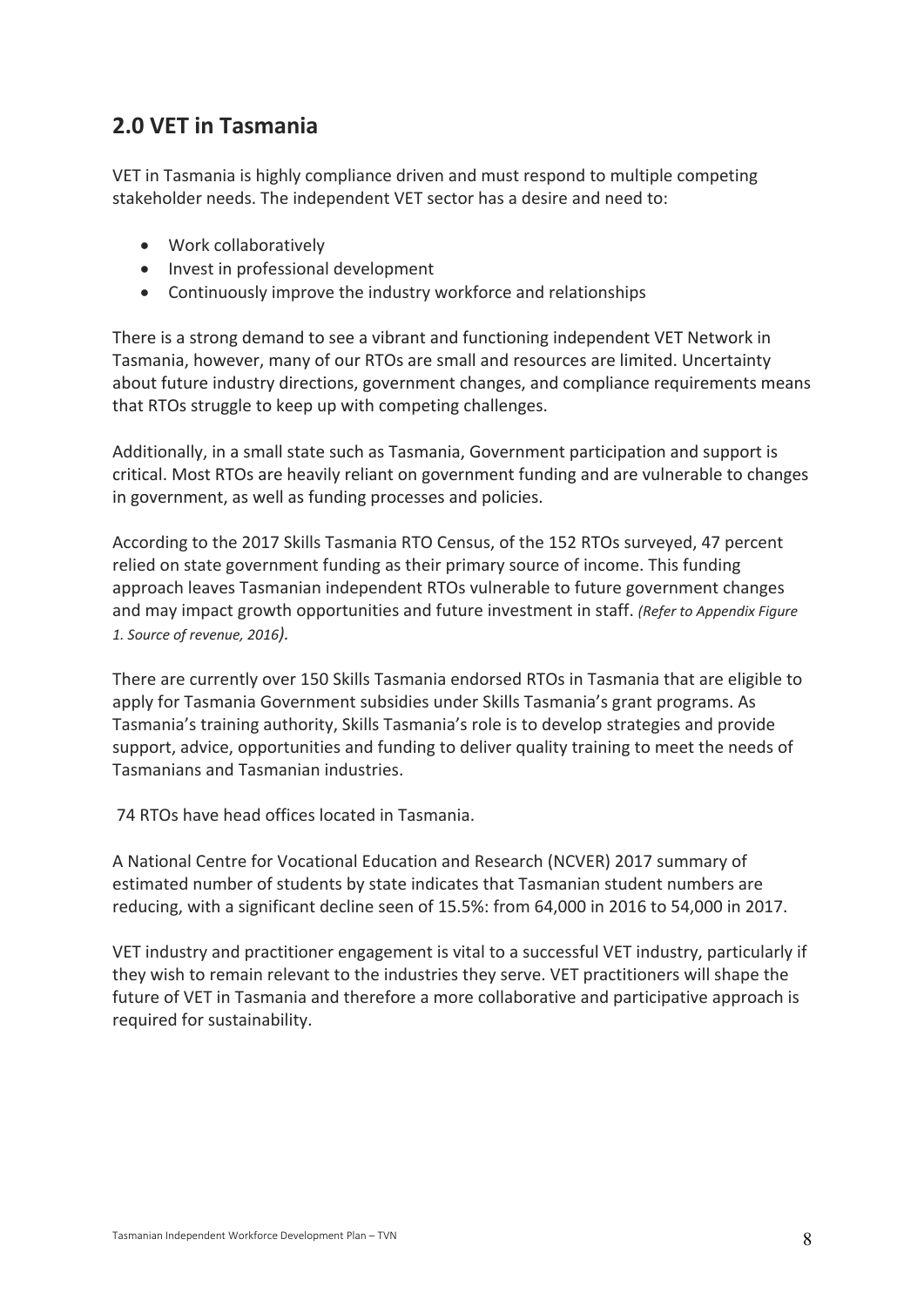# **3.0 Supporting the Tasmanian VET industry**

In early 2015, after informal discussions with a cross-section of independent Registered Training Organisation owners and managers, the directors of Avidity Training and Development agreed to initiate a formal survey of Tasmanian training providers to gauge the level of interest and commitment in forming an industry association. Surveys were sent out across the state to determine interest in and need for networking. A total of 35 responses were received. Although the number of respondents was small, the responses can be seen as indicative of industry opinion. The respondents were uniformly divided into Northern and Southern regions*.* (Refer Appendix Table 3 Head Office Locations – TVN Surveys March 2015).

Importantly, 91% of respondents were interested in joining a Tasmanian VET Practitioners network.

The industry consultation also showed that the *independent* VET sector would welcome the following:

- Support for professional development for industry practitioners
- Potential for cost-reductions through use of a local, Tasmanian based industry body
- Improved communications between *independent* VET industry and the government
- Establishing and maintaining dialogue with ASQA with a view of assisting with auditing and compliance requirements

Surveys revealed the following areas of high interest, *(Refer Appendix Table 4 – Topics and issues Tasmanian VET practitioners would like to discuss at networking events – TVN Surveys March 2015*) noted in order of greatest response:

- a. Validation and moderation
- b. Compliance and NVR standards
- c. Professional development opportunities
- d. Industry collaboration

Furthermore, surveys identified skills and knowledge gaps amongst Tasmanian VET practitioners and also suggested the areas of greatest risk to RTOs. *(Refer Appendix Table 4 – Topics and issues Tasmanian VET practitioners would like to discuss at networking events – TVN Surveys March 2015)* 

Encouragingly, an emerging appetite for collaboration within the industry has been confirmed.

As a result of this VET practitioner feedback, the TVN was established as a not*-*for*-*profit industry association to represent the interests of the *independent* vocational education and training providers based in Tasmania. It consists of a board of volunteers and was incorporated in November 2015.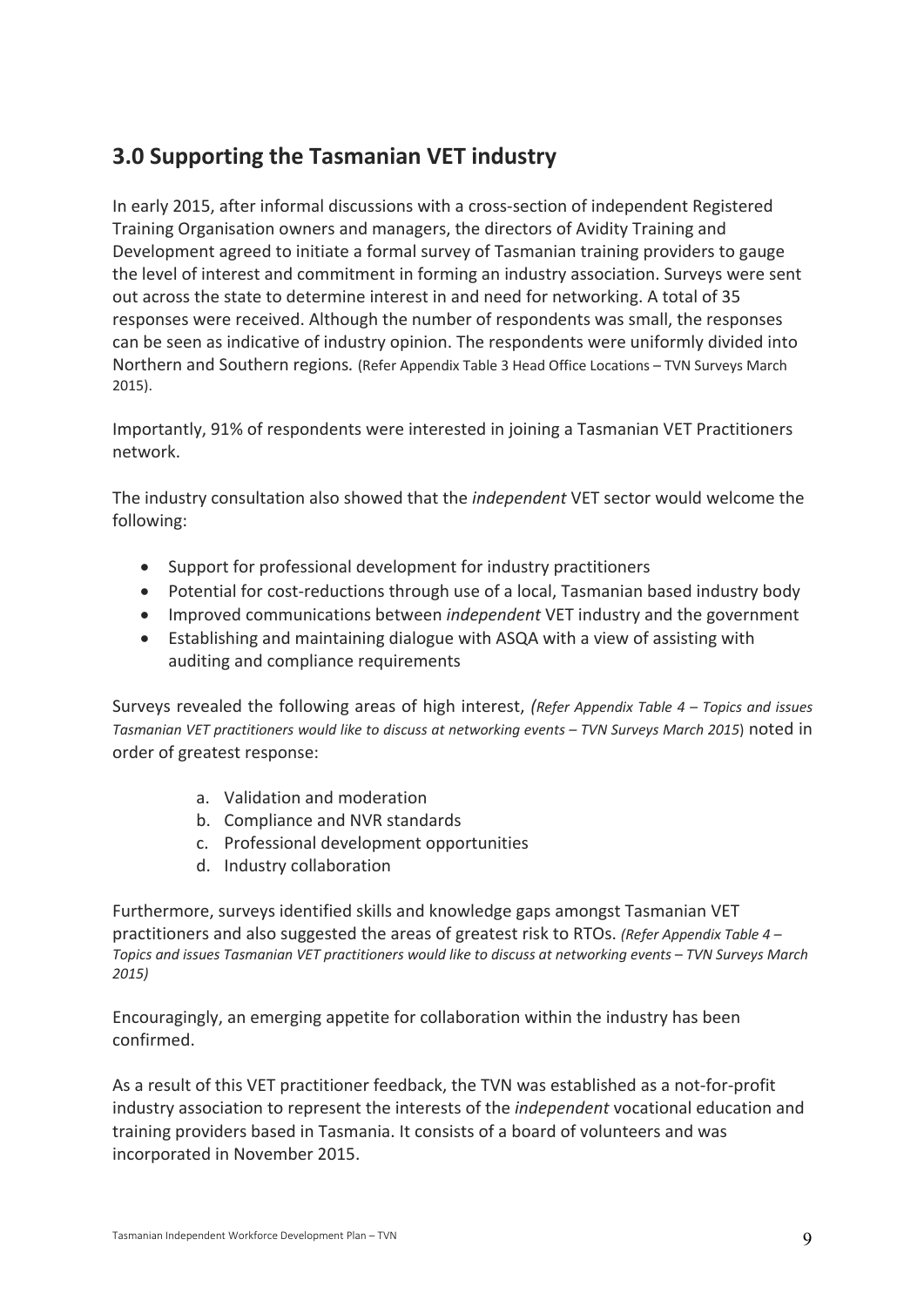The TVN was established to:

- Advocate on behalf of the Tasmanian VET industry
- Increase the industry's capacity and capability to achieve identified government priorities relating to workforce development and productivity, in particular the government policy on 'Investing in Skills for Growth'
- Provide a coordinated professional development framework to support industry sustainability and increase compliance with national standards
- Promote the benefits of quality training and assessment available to other Tasmanian industries.

# **3.1 Workforce plan objectives**

The Tasmanian VET Network (TVN), with a project grant from Skills Tasmania, commissioned this research project to develop an Independent Training Industry Workforce Plan for the period 2018 – 2021.

The objectives of this Workforce Plan are as follows:

### **Objectives**

To improve the understanding of what the industry needs to attract, retain and develop the VET workforce

To develop strategies to promote the capacity, participation and productivity of individuals within the VET workforce

To support a quality framework of the VET workforce to enhance Skills Tasmania ERTO outcomes

To identify strategies that improve the VET workforce capability to meet other Tasmanian industry workforce development needs

It is important to note that a previous workforce development plan was completed for the VET industry in 2011. Since its completion, little has been done to implement the recommendations made in the plan, primarily due to the absence of industry-wide engagement and assistance via a representative body. The creation of the TVN should ensure that there is greater capacity to advocate and implement change in the future.

# **3.2 Methodology**

A mix of both qualitative and quantitative information was sought to:

- Determine overarching issues relating to the Tasmanian VET workforce and to VET in general
- Identify Tasmanian VET workforce trends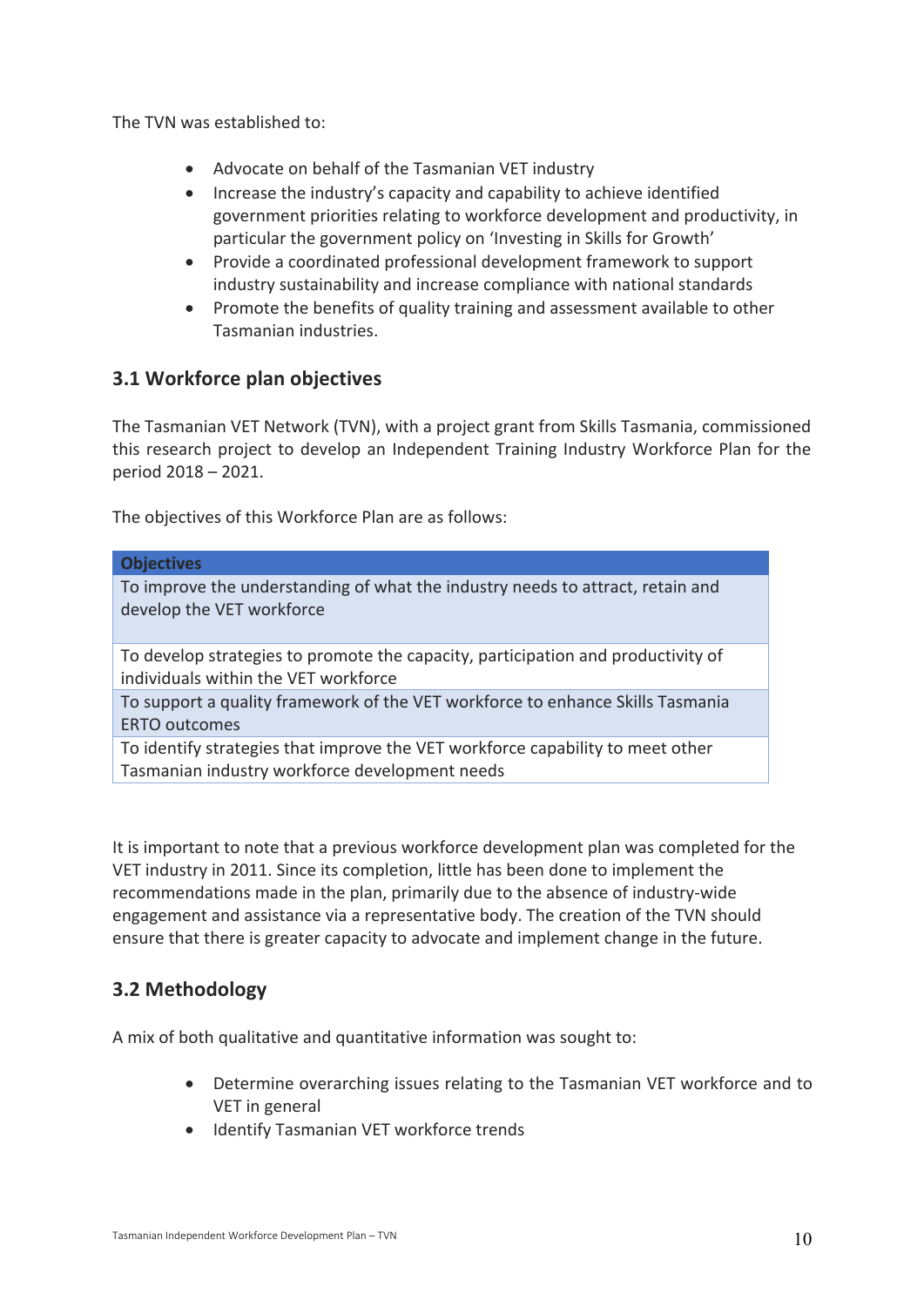A combination of surveys, forums, and desktop research was employed to ensure enough information could be collected, and as many stakeholders could be involved as possible.

Survey completion and forum attendance are valuable sources for collection of information, however, they are highly dependent on active stakeholder participation. A known risk to the completion of the plan is that it is difficult to find suitable, knowledgeable and willing participants.

Additionally, data on the VET industry in Tasmania is either difficult to find or specific to one subject area only. Available data may not provide enough detail to give a clear picture of the industry as a whole or for a specific purpose, such as workforce development.

Resources for information included:

- Skills Tasmania information on VET issues and resources in Tasmania
- NCVER information relating to students, completion rates, qualifications
- ASQA information relating to RTO compliance

During July 2017, the TVN President, Executive Officer and Board Members prepared and conducted targeted but informal consultations with Tasmanian VET Industry representatives in the North West / North, and South of Tasmania.

These consultation events introduced the Workforce Development Plan project (WDP) and initial feedback was sought from industry stakeholders.

The purpose of holding the consultations was to:

- Gain qualitative information on industry needs and issues direct from practitioners
- Provide an open forum for capturing feedback from stakeholders
- Engage with industry stakeholders
- Confirm common issues or areas of concern
- Identify gaps or industry needs
- Determine appetite for collaboration among stakeholders

The consultation attendees were strongly weighted towards trainers and assessors in all regions of Tasmania. As such, their views of workforce development were consistently slanted towards networking, sharing knowledge, and learning from others.

RTO Managers in attendance had a stronger focus on business development, compliance, and professional development of their teams. This remains consistent with initial surveys completed with this stakeholder group prior to the establishment of the TVN. *(Refer Appendix Table 5. Locations and Attendees – TVN Industry Forums 2017).*

# **3.3 Consultation feedback**

• A local industry body is needed to support Workforce Development gaps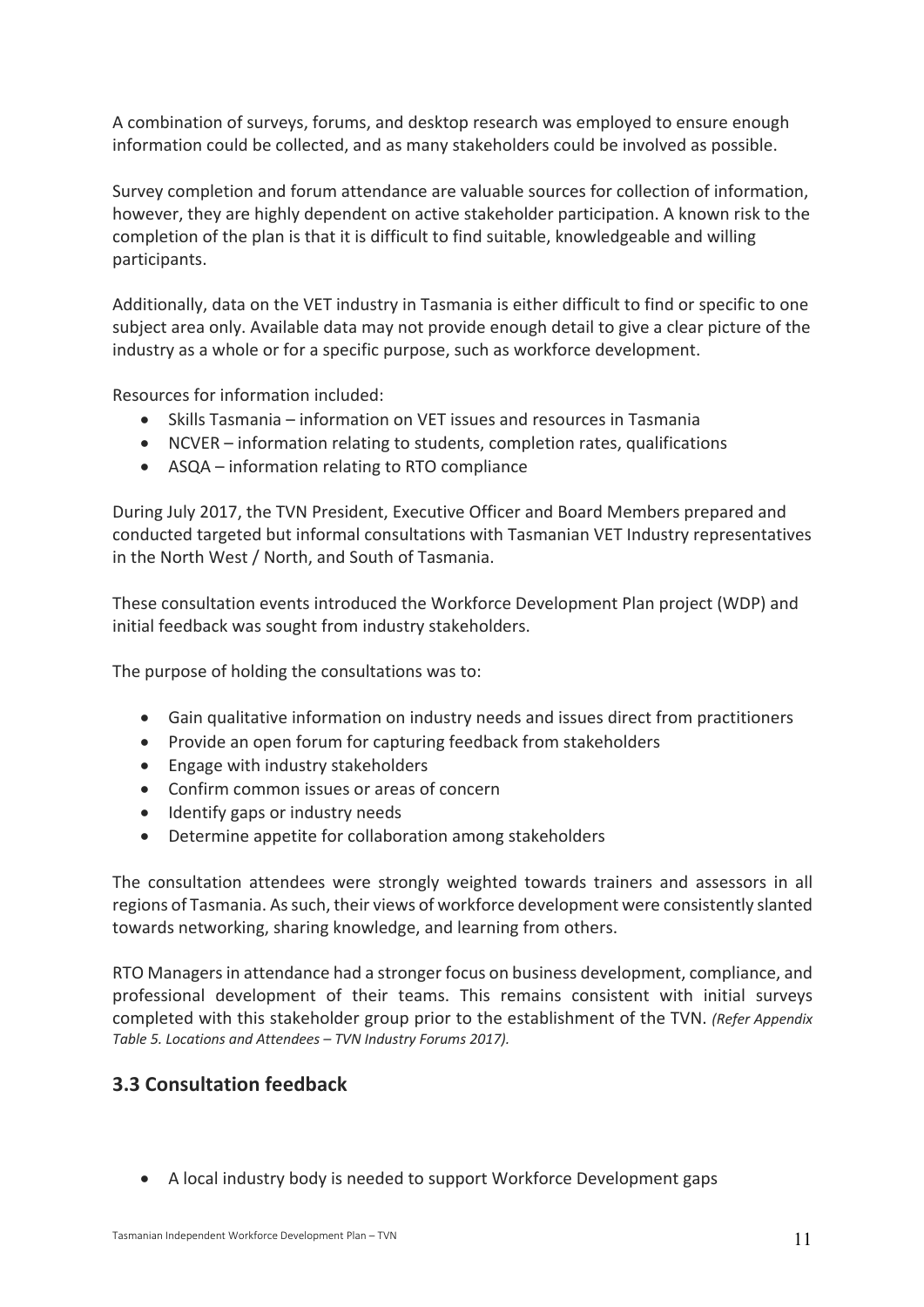- Smaller RTOs and individuals are focused on Professional Development needs, whereas larger RTOs want advocacy
- Support exists for a paid membership based Tasmanian entity (80% of survey respondents have indicated they would take on membership)
- There is an understanding in industry that advocacy and Workforce Development go hand in hand
- There is appetite to share resources in the industry skills, knowledge, tools, specialists

It is significant to note that feedback also identified a negative Tasmanian VET 'brand', or reputation, resulting from constant policy and regulatory changes as well as issues around poor 'quality' employer outcomes, and compliance. This environment of uncertainty, combined with inconsistency and negative employer experiences, gave rise to a lack of confidence in the VET sector. This negative brand continues to be a concern, as identified by Skills Tasmania in their formal 2017 RTO Census.

The forum format allowed for collection of qualitative rather than quantitative information. This has been tabled into Five Workforce Development Priorities and includes industry suggestions in Table 6. *(For clarification of the Workforce Development Priorities, refer to Appendix A).*

Feedback and suggestions received from the TVN industry forums was consistent with the 2017 Skills Tasmania RTO Census. Specific themes emerged from the feedback and suggestions received from participants. Incorporation of the suggestions will ensure that industry has useful mechanisms for future advocacy, networking, and quality improvement to support VET in Tasmania*.* (*See Table 1 below for the collated feedback).*

| Priority (Theme) |              | <b>Industry Suggestions</b>                                                              |
|------------------|--------------|------------------------------------------------------------------------------------------|
| 1.               | Professional | Recognition of different needs based on who you are in VET. Potential for customisation. |
|                  | Development  | Create a set of best practice principles                                                 |
|                  |              | Have PD targeted for different levels (NOT 1 size fits all)                              |
|                  |              | Create skills gaps analysis tools                                                        |
|                  |              | Identify pool of individuals to acts as mentors from within Tasmania                     |
|                  |              | Create standards for PD to ensure contractors and PD are consistent                      |
|                  |              | RTOs can share resources - materials, speakers, facilities etc.                          |
|                  |              | Need for clear pathways into the industry to attract potential workforce                 |
| 2.               | Compliance   |                                                                                          |
|                  |              |                                                                                          |
|                  |              | Create systems that help with interpretation of standards                                |
|                  |              | Rectification processes - issues identified through audit                                |
|                  |              | Sharing of compliance officer/Compliance collaboration                                   |
|                  |              | How to manage currency and PD at the same time                                           |
|                  |              | Use TVN to create a point of contact with regulators to support RTOs                     |
|                  |              | Create joint validation of assessment and moderation - adds to currency                  |
|                  |              | Create systems that help with interpretation of standards                                |
|                  |              | Sharing of rectification processes - issues identified through audit                     |
|                  |              | Sharing of compliance officer/Compliance collaboration                                   |

|  |  | Table 1. The Five Workforce Development Priorities - Industry Suggestions |  |  |  |
|--|--|---------------------------------------------------------------------------|--|--|--|
|--|--|---------------------------------------------------------------------------|--|--|--|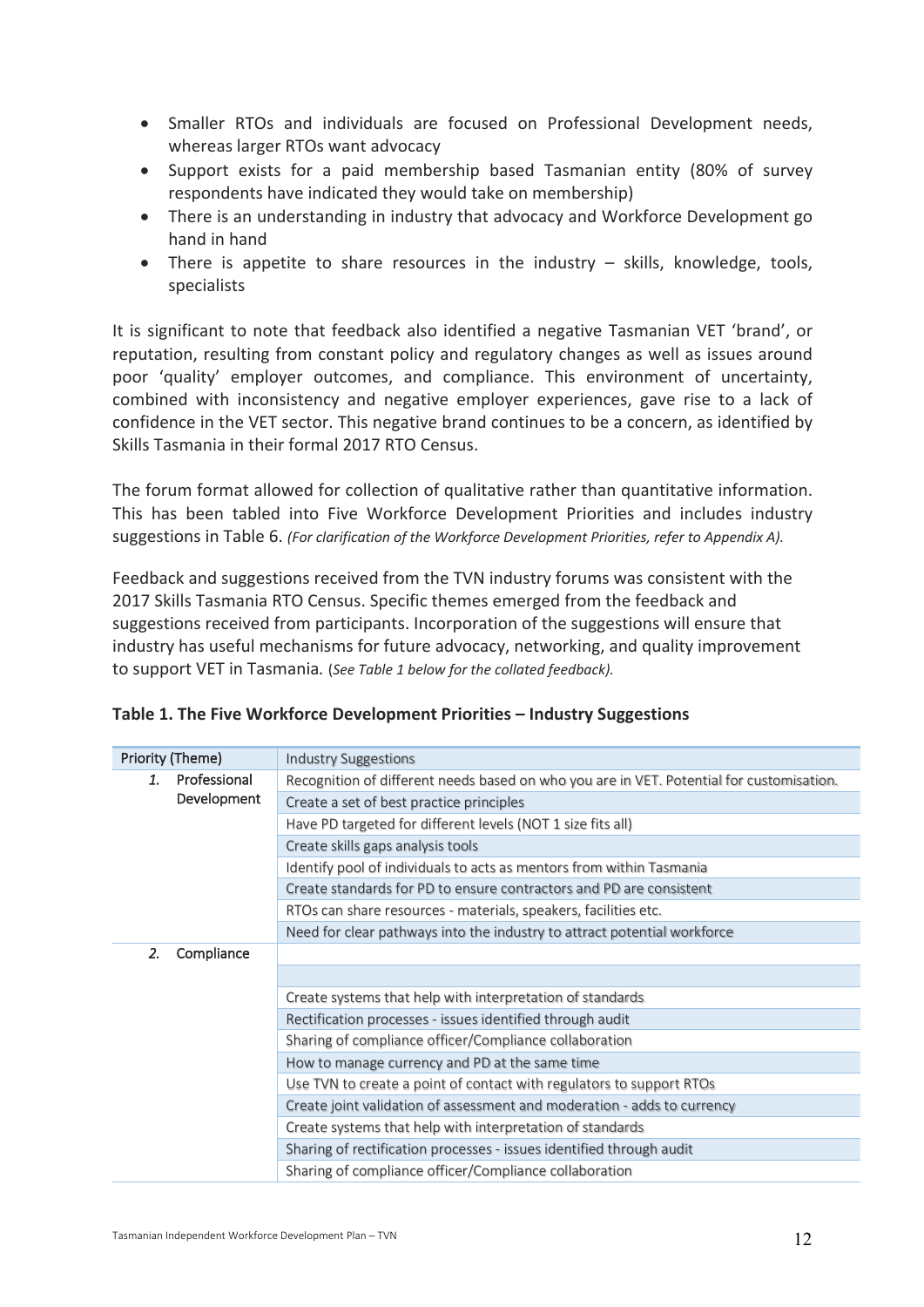|    |                        | How to manage currency and PD at the same time                                          |
|----|------------------------|-----------------------------------------------------------------------------------------|
|    |                        | Use TVN to create a point of contact with regulators to support RTOs                    |
|    |                        | Create joint validation of assessment and moderation - adds to currency                 |
| 3. | <b>Business Skills</b> |                                                                                         |
|    |                        | Look at industry connections and how to develop business                                |
|    |                        | Be aware of emerging/growth industry needs                                              |
|    |                        | Managing PD for contractors                                                             |
|    |                        | Understanding for RTOs on how to get training contracts, extensions, as well as trainer |
|    |                        | contracts and sharing trainers                                                          |
|    |                        | Understand how to set up systems for compliance                                         |
|    |                        | Support with funding, admin, applications, compliance                                   |
|    |                        | Create a pool of experts to seek advice                                                 |
| 4. | Networking             |                                                                                         |
|    |                        | Support industry in finding suitable trainers and assessors                             |
|    |                        | Help identify potential trainer and assessor candidates                                 |
|    |                        | Create a mentoring program to support trainers acquire qualification and on-skilling    |
|    |                        | Map the capability for trainers via a common network                                    |
|    |                        | Create a referral network (similar to Linked in)                                        |
|    |                        | Create a network of trainers in Tasmania (online database)                              |
|    |                        | Have a repository of information and knowledge to share - member directory              |
|    |                        | Networking events to support all practitioners                                          |
|    |                        | Support industry in finding suitable trainers and assessors                             |
| 5. | Advocacy               |                                                                                         |
|    |                        | Develop and promote a quality BRAND of VET (address issues of reputation)               |
|    |                        | Set industry benchmarks to improve overall industry quality and perception              |
|    |                        | Look at a Code of Practice (ETHICS)                                                     |
|    |                        | Online access to resources (funding, compliance, training plans, templates etc)         |
|    |                        | Address common issues through one point, one voice, one body                            |
|    |                        | Support with funding process and applications for consistent, responsive funding        |
|    |                        | Promote vocational pathways and quality outcomes (consistency)                          |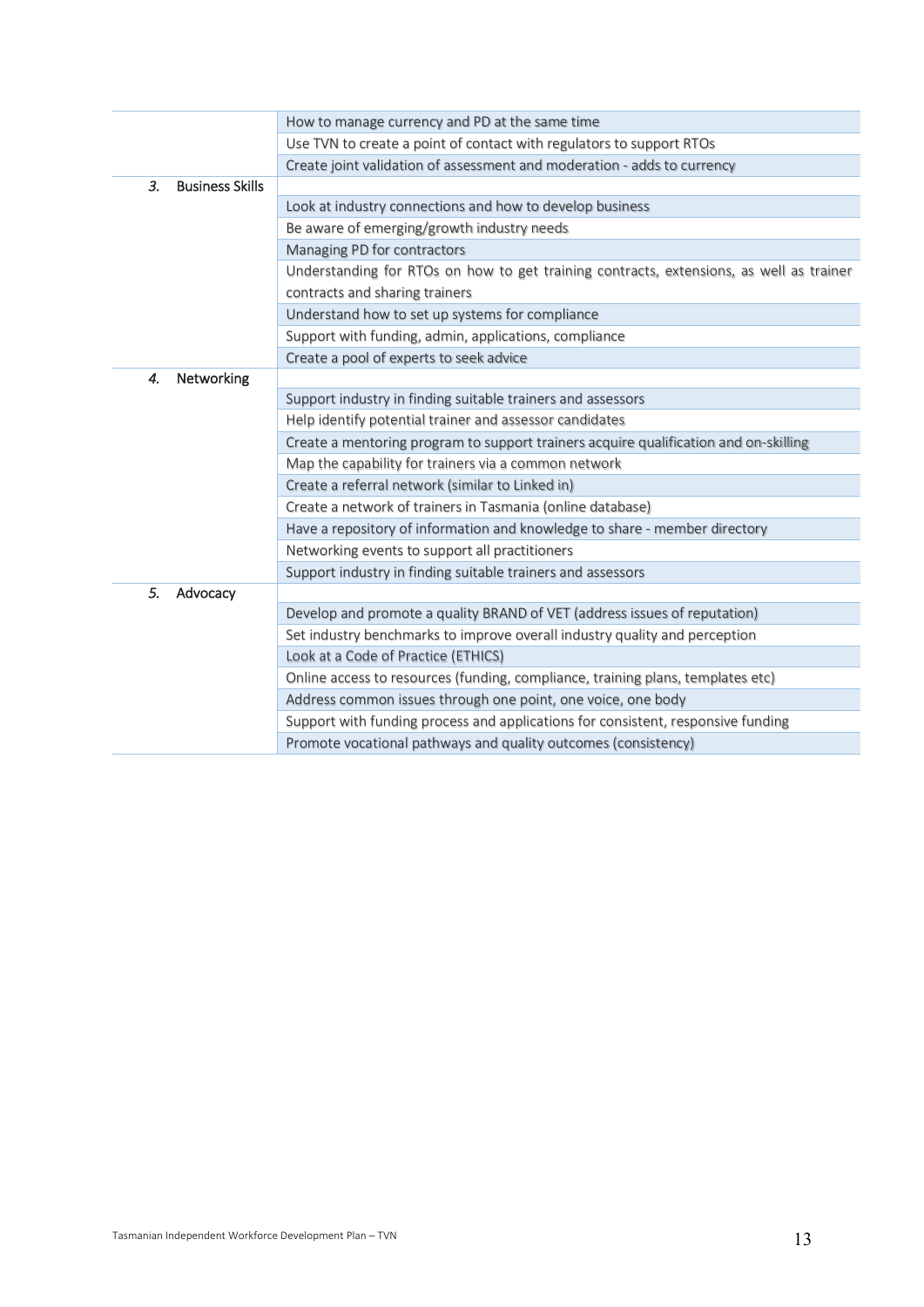# **3.4 Industry surveys and forecasts**

Further surveys conducted in October/November 2018 sought to expand on the following:

- a) Industry or industries serviced by the RTO
- b) AQF level on scope
- c) Staff numbers required in the next 12 months
- d) Roles of staff required in the organisation
- e) Completion of Skills Gaps Analysis
- f) Skills needed according to Job Role

This information, although from limited participants, can be used as indicators to help forecast specific role and skills needs for the *independent* VET sector.

The largest portion of respondents focussed on Cert 3 or AQF level 3 qualifications followed closely by AQF level 4 qualifications.

# **Table 2. Industry Surveys - TVN 2018**

|                                                  | # of Responses       | Percentage |
|--------------------------------------------------|----------------------|------------|
| <b>Scope</b>                                     |                      |            |
| <b>AQF</b> level 2                               | 13                   | 40.6%      |
| <b>AQF level 3</b>                               | 23                   | 71.9%      |
| <b>AQF</b> level 4                               | 20                   | 62.5%      |
| <b>AQF level 5</b>                               | 15                   | 46.9%      |
| Other                                            | 3                    | 9.4%       |
| N/A                                              | 6                    | 18.7%      |
| Staff required in next 12 months (2019)          | Average 5 staff      | Total 132  |
| <b>Roles required:</b>                           |                      |            |
| <b>Admin</b>                                     | 9                    | 31%        |
| <b>Design</b>                                    | $\mathbf{1}$         | 3.4%       |
| <b>Trainer</b>                                   | 5                    | 17.2%      |
| <b>Assessor</b>                                  | $\overline{3}$       | 10.2%      |
| <b>Trainer and Assessor</b>                      | 17                   | 58.6%      |
| <b>Compliance</b>                                | $\overline{2}$       | 6.9%       |
| <b>Business Development</b>                      | $\overline{2}$       | 6.9%       |
| <b>Business Management</b>                       | $\mathbf 1$          | 3.4%       |
| N/A                                              | 6                    | 20.7%      |
|                                                  |                      |            |
| Skills Gaps Analysis completed for individual or | 46.% YES<br>53.1% NO |            |
| business                                         |                      |            |
| <b>Skills Needed</b>                             | #                    | %          |
| 'Paperwork'                                      | 10                   | 32.3%      |
| <b>Funding process</b>                           | 9                    | 29%        |
| <b>Knowledge of VET standards</b>                | 12                   | 38.7%      |
| <b>VET practice/Good practice</b>                | 14                   | 45.1%      |
| <b>Training products</b>                         | 11                   | 35.5%      |
| Developing online resources                      | 5                    | 16%        |
| <b>Delivery skills</b>                           | 9                    | 29%        |
| <b>Research skills</b>                           | $\overline{2}$       | 6.5%       |
| <b>Student engagement and welfare</b>            | 6                    | 19%        |
| <b>Rules of evidence</b>                         | 9                    | 29%        |
| <b>Assessment validation</b>                     | 15                   | 48%        |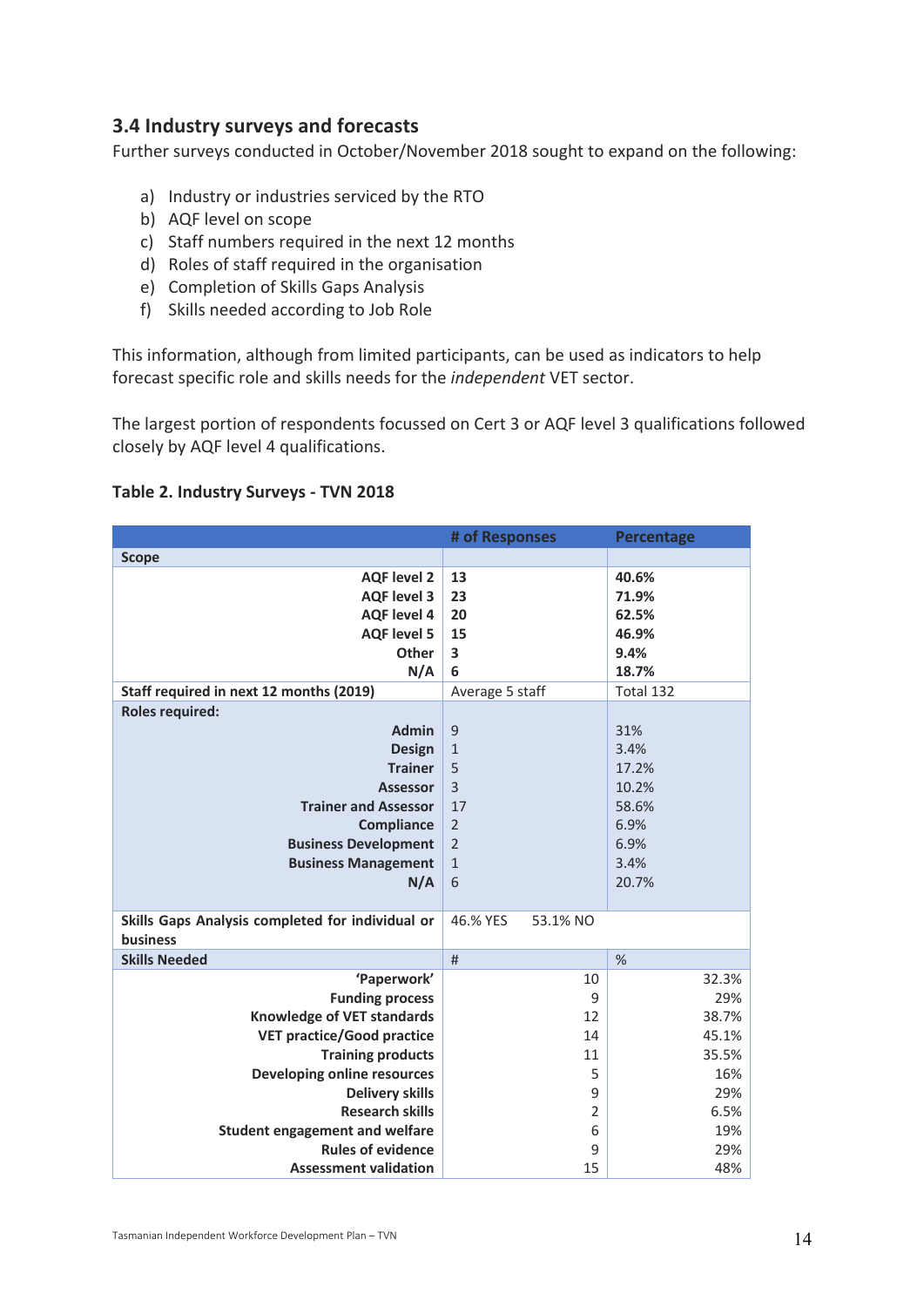| Learning theory                        | 5              | 16%   |
|----------------------------------------|----------------|-------|
| <b>Quality assurance</b>               | 12             | 38.8% |
| <b>Marketing</b>                       | 6              | 19%   |
| Industry/employer expectations         | ⇁              | 22.6% |
| <b>Funding</b>                         | 4              | 13%   |
| <b>Business operations</b>             | $\overline{4}$ | 13%   |
| <b>Understanding training packages</b> |                | 22.6% |
| Subject area expertise (currency)      | 13             | 41.9% |
| <b>Innovation in VET</b>               | 11             | 25.5% |
| <b>Other</b>                           | 0              |       |

Skills needed corresponded directly to results from TVN forums, and to the 2017 Skills Tasmania RTO Census.

The skills listed in Table 2 were taken from VET Practitioner position descriptions and were expanded to include not only Trainers and Assessors but also practitioners in management, compliance, administration and support roles.

The survey results are still heavily focussed on Trainer and Assessor roles.

# **4.0 Tasmanian VET industry challenges and recommendations**

One of the most crucial requirements of this plan is to summarise the collected information and interpret this into a meaningful plan for actioning. The findings below are by no means exhaustive but are reflective or central challenges facing the independent VET industry.

Specific VET practitioner and industry challenges are analysed below in sections 4.1- 4.4. Recommendations are included to address the issues raised.

When analysed, we can see that there is often an 'overlapping' of challenges affecting more areas of the industry. What affects one area will often impact another.

# **4.1 Tasmanian VET practitioners**

VET practice in Tasmania supports a variety of roles and skills areas, including administration, training and assessing, compliance, product design, business development and business management roles.

Workforce development activities tend to focus on professional development of trainers and assessors, however, there is a need for development of the entire workforce to ensure quality outcomes. Additionally, 'there is a general lack of understanding of the responsibilities involved in the provision of training and workforce development for industry employees.' *(2017 Skills Tasmania RTO Census)*

A VET workforce snapshot for Tasmania shows that 'there are 1,718 people employed in the VET sector in Tasmania with 68 per cent of all workers being involved directly with training and assessment. Of the Tasmanian training and assessment staff, 40 per cent are male and 60 per cent are female. The majority of staff are employed on a permanent basis; 46 per cent are full time and 24 per cent are part time. The remainder are fixed term or casual. The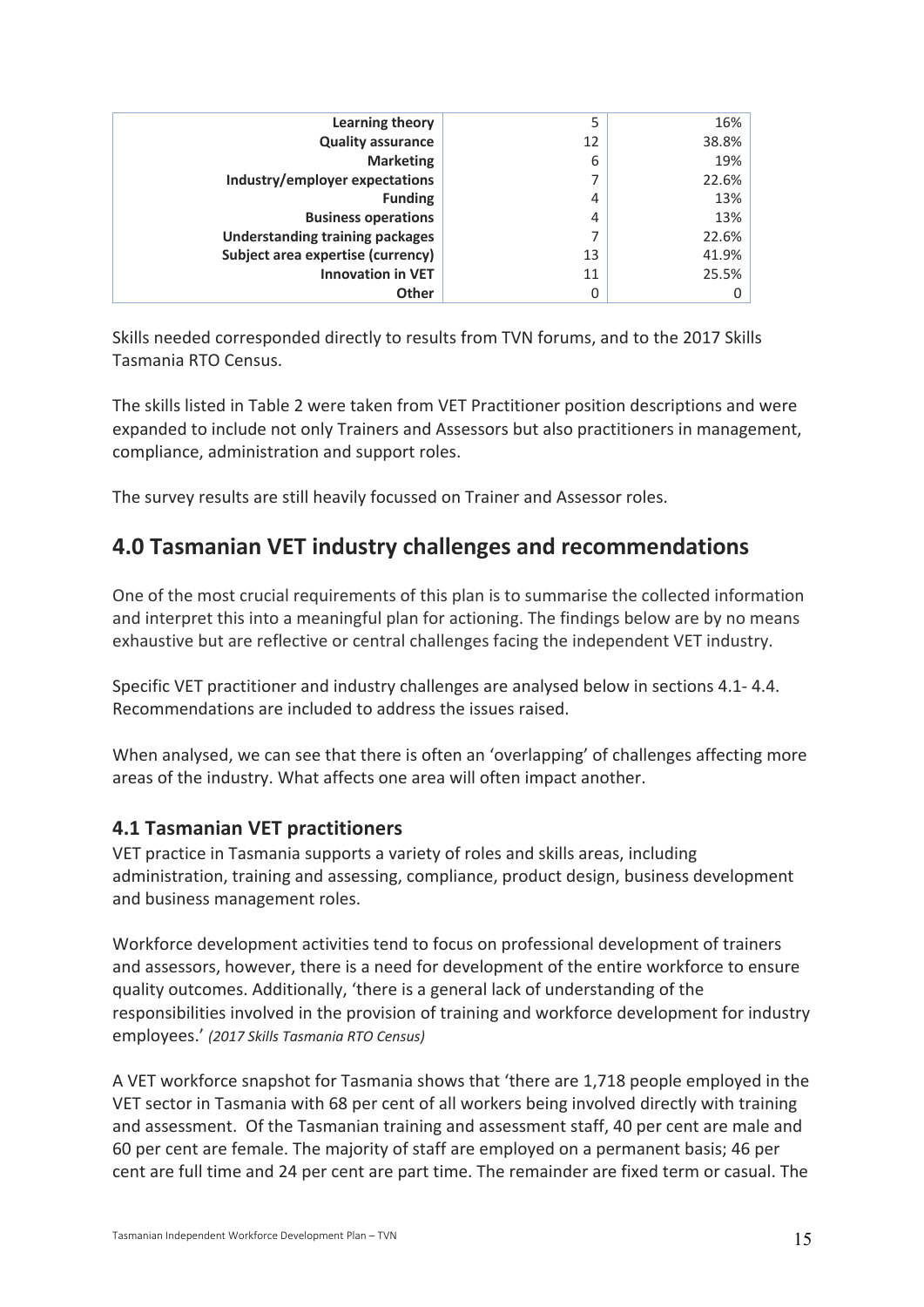RTO sector's workforce is ageing; 68 per cent (809 people) are aged over 45 years of age (37 per cent are aged 45 to 54 and 31 per cent 55 or older). Considerable workforce planning will need to be undertaken to address the challenges of the age profile of the RTO workforce in addition to current challenges of attracting and retaining quality trainers and assessors with relevant industry experience' *(Refer Appendix Figure 2. Employment status, direct involvement in training activity in Tasmania, 2016 and Appendix Figure 3. Age structure, employees with direct involvement in training activity in Tasmania, 2016).*

Although the VET workforce is considered an ageing workforce, this may not necessarily be considered detrimental, due to the need for vocational experience of VET practitioners. Age in this instance, can be considered to contribute to a level of experience and credibility for the industry. However, the age profile combined with difficulty in finding appropriately qualified trainers and assessors with relevant industry experience needs to be addressed through identification of potential new talent within industry, who can be mentored to take on VET trainer qualifications and roles. Evidence suggests that finding individuals with the combination of training experience and industry currency is difficult, often putting RTOs in direct competition with each other for qualified staff. An industry-wide approach needs to be considered for long-term success.

# **Recommendation #1: Mentoring**

**The addition of mentoring programs to increase retention, improve overall trainer quality, and support new talent through the Training and Education qualification process would be advantageous for the industry. Mentoring would focus on career paths, development opportunities and support.**

The VET practitioner workforce is immensely diverse, more-so than the teaching workforce in schools and universities, primarily because of the variety of industry and career paths of VET trainers. Additionally, continuous improvement is mandated via Continuing Professional Development (CPD) requirements of practitioners who hold a TAE qualification. VET by its' very nature encourages lifelong learning and development.

In Tasmania, of all staff directly involved in training, over 75% have completed a training and assessment (TAE) related qualification. *(Refer Appendix Figure 4. Status of training and assessment qualifications, staff directly involvement in training activity in Tasmania, 2016)*

At this stage, there is a single qualification, the Certificate IV level Training and Education (TAE), that is available to all administrative and frontline VET staff. (For those in a management position, a Diploma of Education and Training is available for completion). It is not known whether the TAE is flexible and functional enough to support VET practitioners operating in increasingly varied, complex learning environments, where creativity and innovation are required. Considering the overall complexity of the VET industry and the large scope of skills to be found, a workforce development plan needs to bear in mind the skills that are specific to each role, as well as what common skills may be required across the industry.

A national approach to VET workforce development does not exist. Due to the considerable variety seen within VET Practitioner skills, it must be asked whether it is possible to develop a strategy to upskill or develop the entire workforce.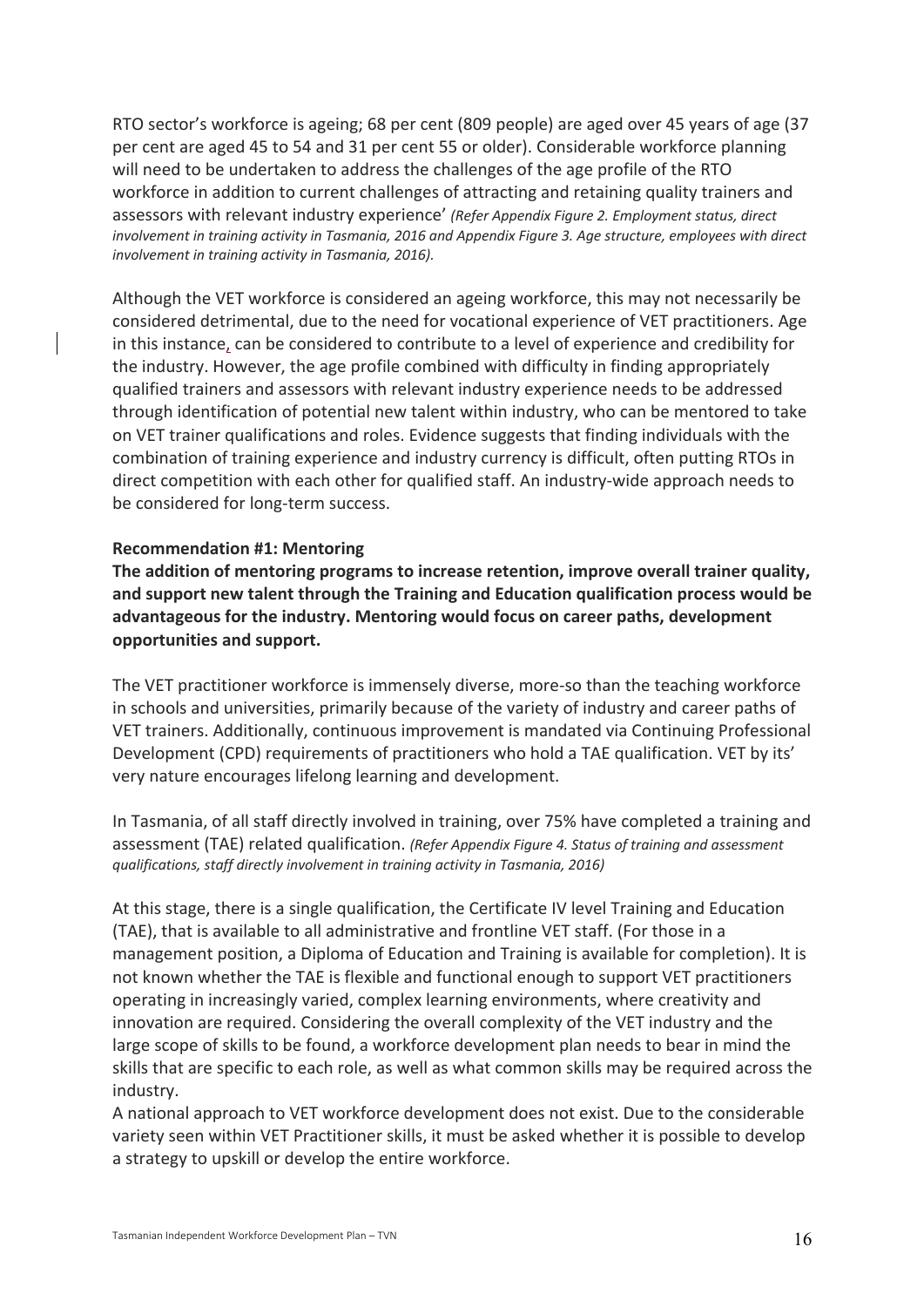*Recommendation #2: Professional Association and Industry Database A long-term approach to workforce development, including short term initiatives should be considered. The establishment of a VET professional association in Tasmania, which among other responsibilities, would oversee professional development programs, establish capability frameworks and register practitioners via a database is seen as highly beneficial and supportive of this approach. Sharing of vital industry related information, tools, and systems would be recommended. Additionally, Tasmanians would prefer local, face to face options for their representation, with a focus on understanding the local market.*

Within the scope of developing the VET workforce, the opportunity also exists to support the competency of practitioners with endorsement by Skills Tasmania. Virtually all professions have mandatory Continuing Professional Development (CPD) requirements, often overseen by a professional body and which is considered as not only keeping its' members up to date, but also providing public accountability.

Professional development does not suit a 'one size fits all' approach. Practitioners will have varying skills, experience and knowledge which needs to be considered. Certainly, their capabilities need to be measured and an industry-wide skills analysis review would be recommended. Benchmarks and baselines need to be established.

Additionally, the interpretation of and implementation of standards vary amongst VET practitioners. Much is open to interpretation and leaves the industry open to risk from complaints and non-compliance.

Conflicting needs of the VET Practitioner create friction within the industry and within RTOs. Prioritisation and application vary greatly. Figure 5 below outlines the link between the various VET practitioner roles and their competing needs.

# **Fig. 1 VET Practitioner Roles/Skills Areas**

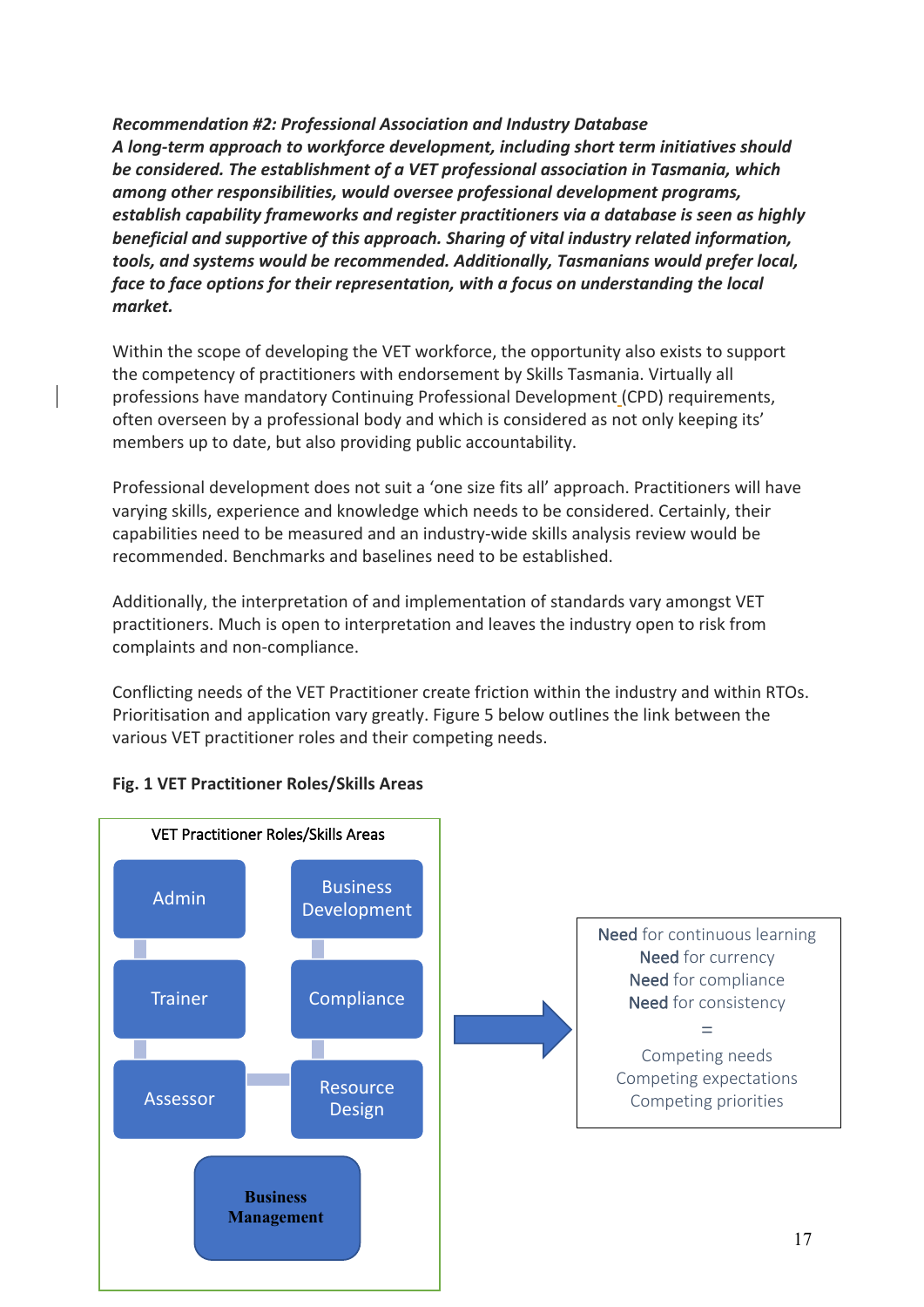# *Recommendation #3: Advocacy Framework*

*Establish an industry framework to support professional development, RTO compliance, industry relations and to help set industry benchmarks to improve quality and VET brand. The promotion of the Tasmanian 'Quality' VET Brand should be a primary objective.*

# **4.2 VET practitioner needs**

According to Skills Tasmania 2017 RTO Census, Over the next 12 months, training and delivery is identified as the area in greatest need of workforce development by 44 per cent of RTOs, followed by AQTF topics (38 per cent), industry experience (37 per cent), training package specifics (33 per cent) and quality assurance (30 per cent). Other areas for staff workforce development support identified include diversity training, ICT, professional learning, first aid, industry updates and TAE.



# **Fig 2. Staff development requirements over next 12 months**

In terms of investment in workforce development and training, 42 per cent of the RTOs (61 providers) commit less than five per cent of their annual turnover to staff development, 26 per cent invest between five and ten per cent and 18 per cent were not aware of the level of investment in workforce development by their organisation. (*2017 Skills Tasmania RTO Census).*

RTOs reported a reliance of employers on funding for training rather than taking a broader approach to investing in workforce development. In addition, employers may have a general lack of understanding of the responsibilities involved in the provision of training and workforce development for their employees. Employers are also in need of developing their own business skills, particularly in the areas of business development and income management.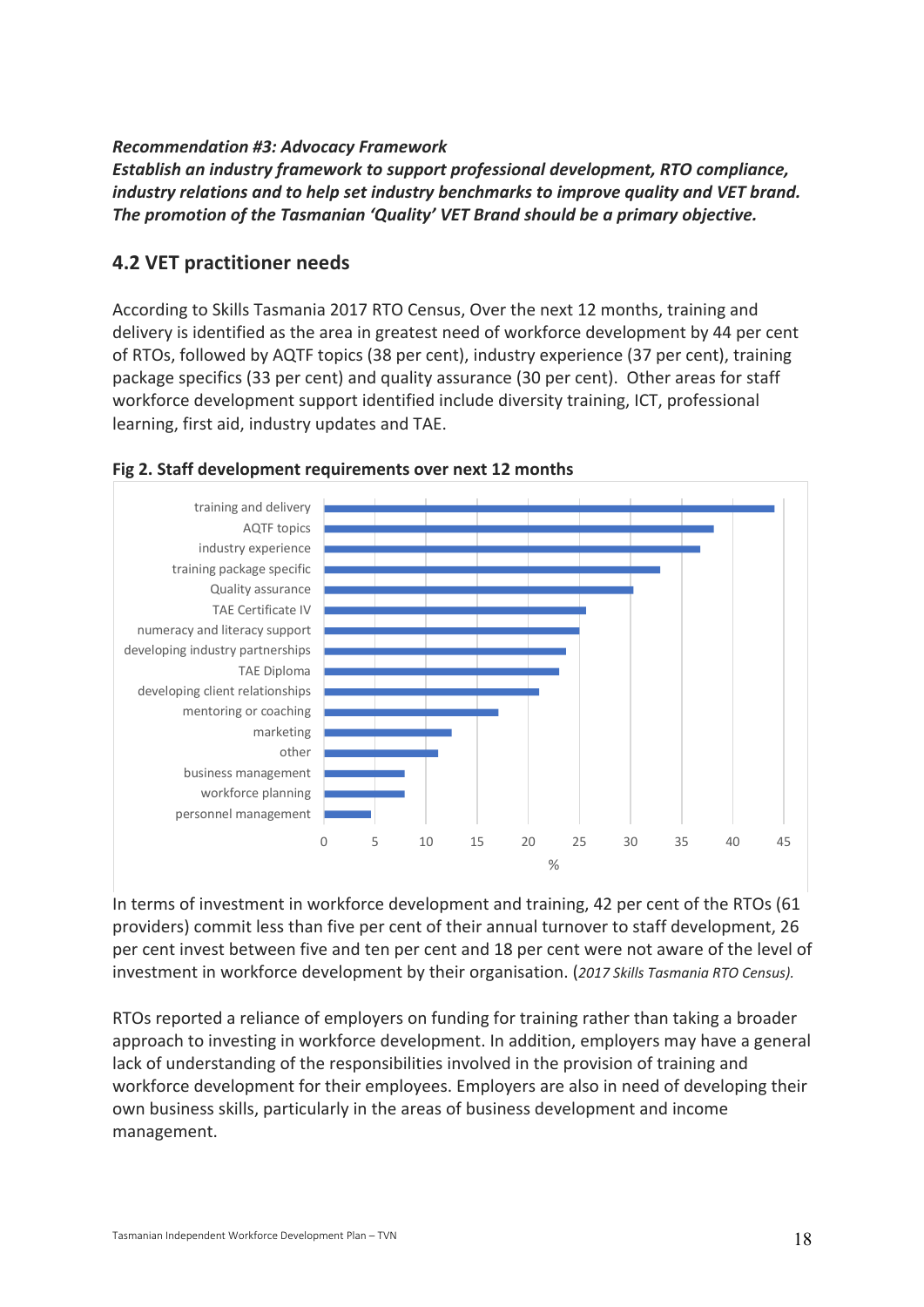Workforce development is not restricted to professional development. Consideration should be given to current vs future skills needs, experience, knowledge, ability and currency. Additionally, professional development focus will differ according to which role the VET practitioners has within and RTO. *(see Appendix C for Professional Development Focus).* Having access to an external source of training and networking would reduce some of the pressures on RTOs to develop their own training and would allow experts to share their knowledge across a broader base of practitioners.

### *Recommendation #4 – Professional Development Calendar*

*Any professional development opportunities will need to cater to a variety of roles and responsibilities, as well as support current qualification requirements. Additionally, professional development events could incorporate the above subjects (2017 Skills Tasmania RTO Census), along with subjects identified as industry priorities through consultation with VET practitioners by TVN. The development of a calendar of professional development, available to all VET practitioners would be beneficial and satisfy ASQA Professional Development requirements. Once again, a local focus and local events are preferred and recommended.*

### *Recommendation #5 – Networking*

*The power of networking and sharing knowledge and experience is valuable to all industries. Networking allows collaboration and spreads information and resources efficiently. Networking can support career development, improve business culture, address knowledge gaps, and improve business results. Including a networking calendar into the PD calendar would be an easy way to address multiple issues.*

According to the industry regulator, ASQA, professional development 'can include participating in courses, workshops, seminars, and conferences: trainers and assessors can attend both external and internal courses. Additionally, participation in learning networks there are various professional associations which provide educative forums about vocational training and assessment'.

# **4.3 VET compliance**

VET in Tasmania, as in the rest of the nation, is a compliance driven industry. Compliance requirements, together with community and funder expectations for high standards of training outcomes, accountabilities and strategic leadership have grown across the public and independent VET sectors. Nationally-driven industry reform informs specific requirements and tailored approaches for the independent training industry in Tasmania.

Accordingly, compliance remains an area of risk for the Tasmanian VET industry. Based on the Standards for Registered Training Organisations (RTOs) 2015 the eight areas of compliance can be briefly interpreted as follows:

Standard 1 - Responsive RTOs training and assessment strategies Standard 2 - Quality assured RTO operations Standard 3 - RTO documentation in accordance with standards Standard 4 - Accurate and accessible RTO information is available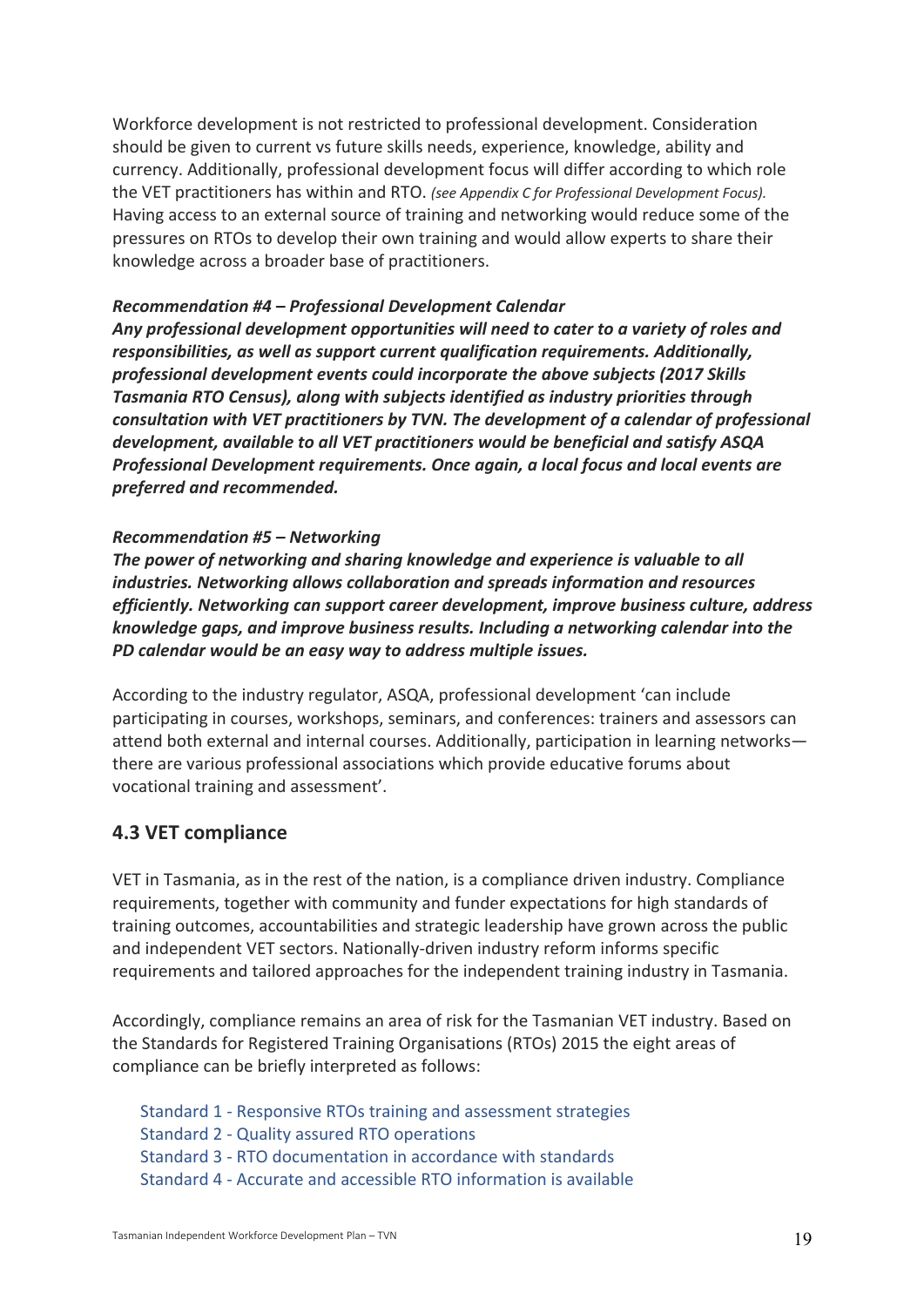```
Standard 5 - Learners are properly informed and protected
Standard 6 - Effective and transparent complaints and appeals processes 
Standard 7 - Effective RTO governance and administration
Standard 8 - RTO cooperates with VET regulator and is legally compliant
```
These standards are used in all ASQA auditing processes and RTOs must demonstrate compliance for all standards. According to and ASQA 2017 trainer provider briefing, there are some areas of compliance that need to be addressed as a matter of priority. We can assume from the data in Fig. 3 that these national compliance issues are also reflected in Tasmania.



**Fig. 3 Compliance issues reported by ASQA – Trainer provider briefings 2017 presentation**

Based on the issues around compliance, it is important to include relevant professional development subjects into the Professional Development Calendar as a matter of priority. (*See Recommendation # 4)*

# **4.4 VET data and access to industry information**

Accessing information is vital to RTOs to ensure that they can respond pro-actively to changes in the state. Overall, collection of relevant data and industry information is an issue in the VET industry, particularly for the Tasmanian region. Although Skills Tasmania conducts audits and commissions workforce development reports, these are neither frequent nor complete enough to provide a comprehensive picture of VET in Tasmania. Having relevant information, and working co-operatively with Skills Tasmania with regards to information, allows the VET sector to advocate and act accordingly. Although we do have data and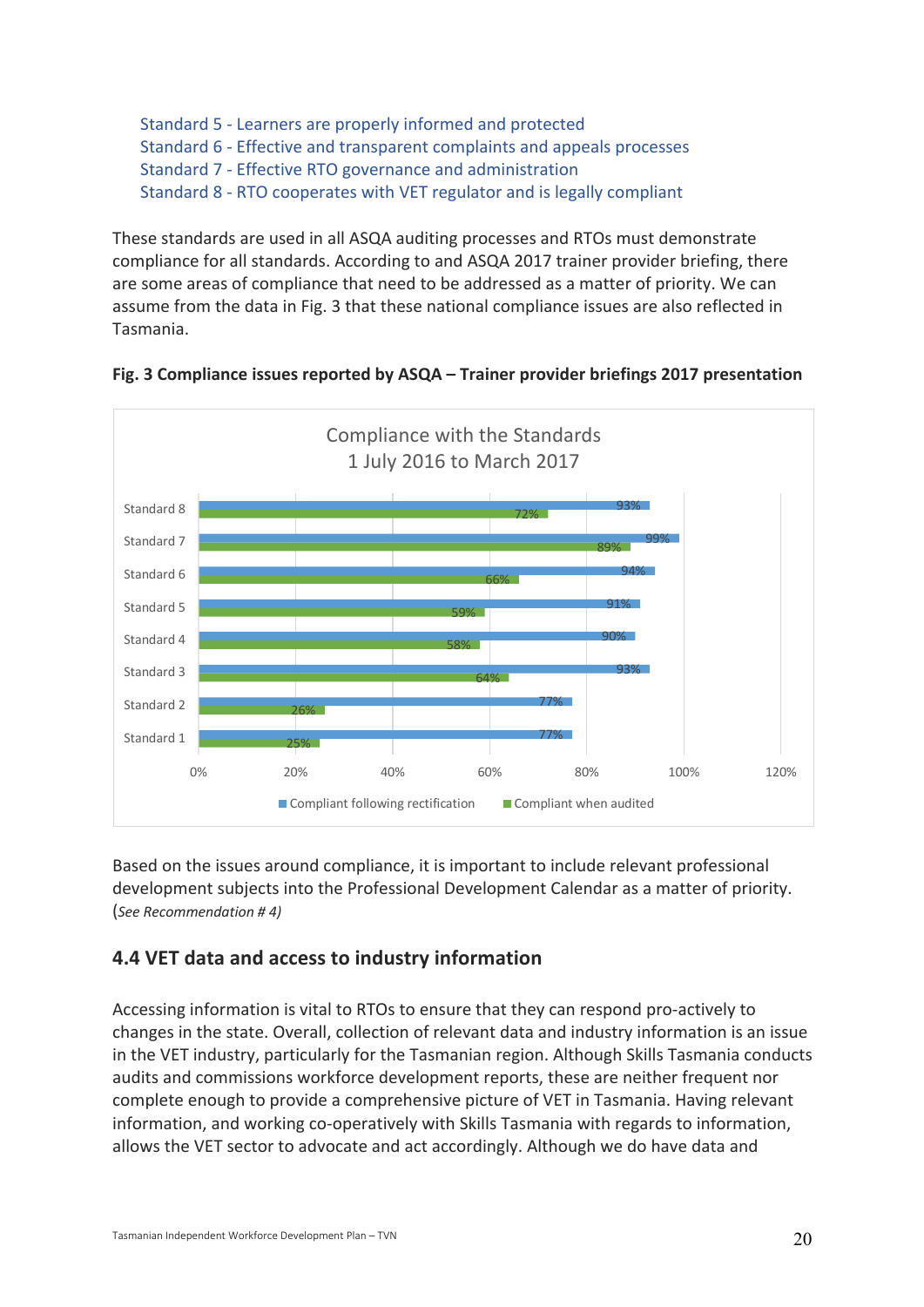information that can be accessed, collection of the following additional information would be useful to collate in a single, easily accessible annual industry report:

# **Demographics**

- How big is the industry and what roles exist in VET?
- How many RTOs with Head Office outside of Tasmania providing services in Tasmania?
- Geographic location within Tasmania (can get this from the TGA report)
- Number of RTOs with Head Office in Tasmania who have Endorsed RTO Status

# **Income**

- Do we look at data from ABS also with regard to value of the industry / contribution to *the Tasmanian economy?*
- Business register counts
- Overall industry turnover
- Percentage of income via fee for service recognised training / non-recognised training
- Percentage of income via purchasing agreements Tasmania by stream
- Percentage of income from other sources consultancy, resource development, other

# **Employment**

- How many people working within each RTO against functional areas / job roles (include administration, management, training, assessing, marketing etc)
- How are these people engaged with the RTO contract, award, outsource
- What earnings / average pay scales for each functional area
- How many hours per week worked
- Occupations in demand difficulty accessing staff in any of the job roles
- Staff turnover in each functional area admin / training and assessing / marketing
- Recruitment models
- Age of Trainers and Assessors
- Qualifications of Trainers and Assessors

### **Scope**

- What qualifications are available through RTOs with a Head Office in Tasmania
- Are there areas that are not covered? Overlay with Tasmanian industries identified as priority industries for growth
- Training and assessment falling outside of the nationally recognised training framework
- How many are working in other states
- How many are working in other countries which countries, what industries, preparedness to share strategies with other RTOs
- How many RTOs work with other regulators which regulators what issues do they have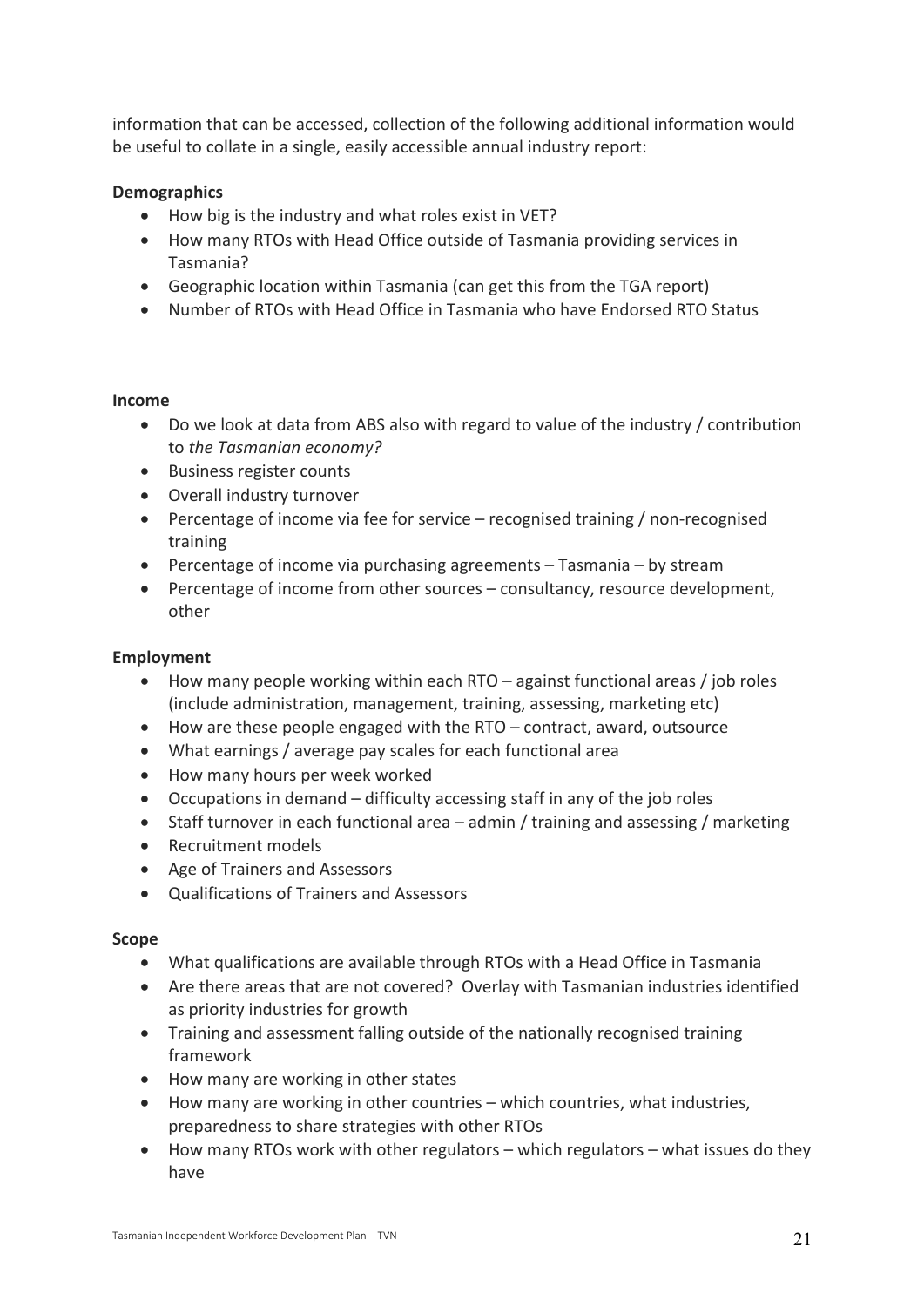# **Purchasing contract capability**

- Number of RTOs with Head Office in Tasmania with purchasing contracts with Skills Tasmania
	- o User Choice
	- $\circ$  Skills Fund various streams
	- o Seasonal Industries

# *Recommendation #6 – Data Collection and Reporting*

*It is vital that industry can collect and use data to help keep up to date on changes, needs, trends and issues. Information will give industry the power to be more pro-active in regard to business development and in turn potentially reduce their reliance on government funding. Engaging industry and Skills Tasmania to contribute to, collect, collate, and share industry data to improve knowledge and understanding of industry results and needs would be seen as vital to the sustainability of VET in Tasmania. This data feeds directly into RTO strategies, action plans, and workforce development. As part of this data collection it is recommended that an annual Workforce Development review, update and report be conducted with support from Skills Tasmania.*

# **5.0 Tasmanian VET industry priorities**

The 2017 Skills Tasmania RTO Census indicates that Skills Tasmania has the opportunity for:

- Promotion of the sector
- Co-ordination of professional development
- Supporting industry compliance
- Improving the VET brand

In consideration of the combined information of the 2017 RTO Census, the research and feedback collated by TVN *(Refer to section 3.3 Consultation Feedback),* and analysis of the industry challenges, there is a strong case for Skills Tasmania, the Tasmanian VET Network, and the independent VET industry to work collaboratively to build confidence and capability in the VET sector.

TVN has previously identified five areas of industry specific priority that align with Skills Tasmania strategic priorities, address industry concerns, and respond to skills gaps. These form the basis of the Workforce Development Plan. *(Refer to Table 1. The Five Workforce Development Priorities – Industry Suggestions).*

The priorities are as follows:

# **Industry Priority or Theme**

- 1. Professional Development
- 2. Compliance Support
- 3. Business Skills
- 4. Networking
- 5. Advocacy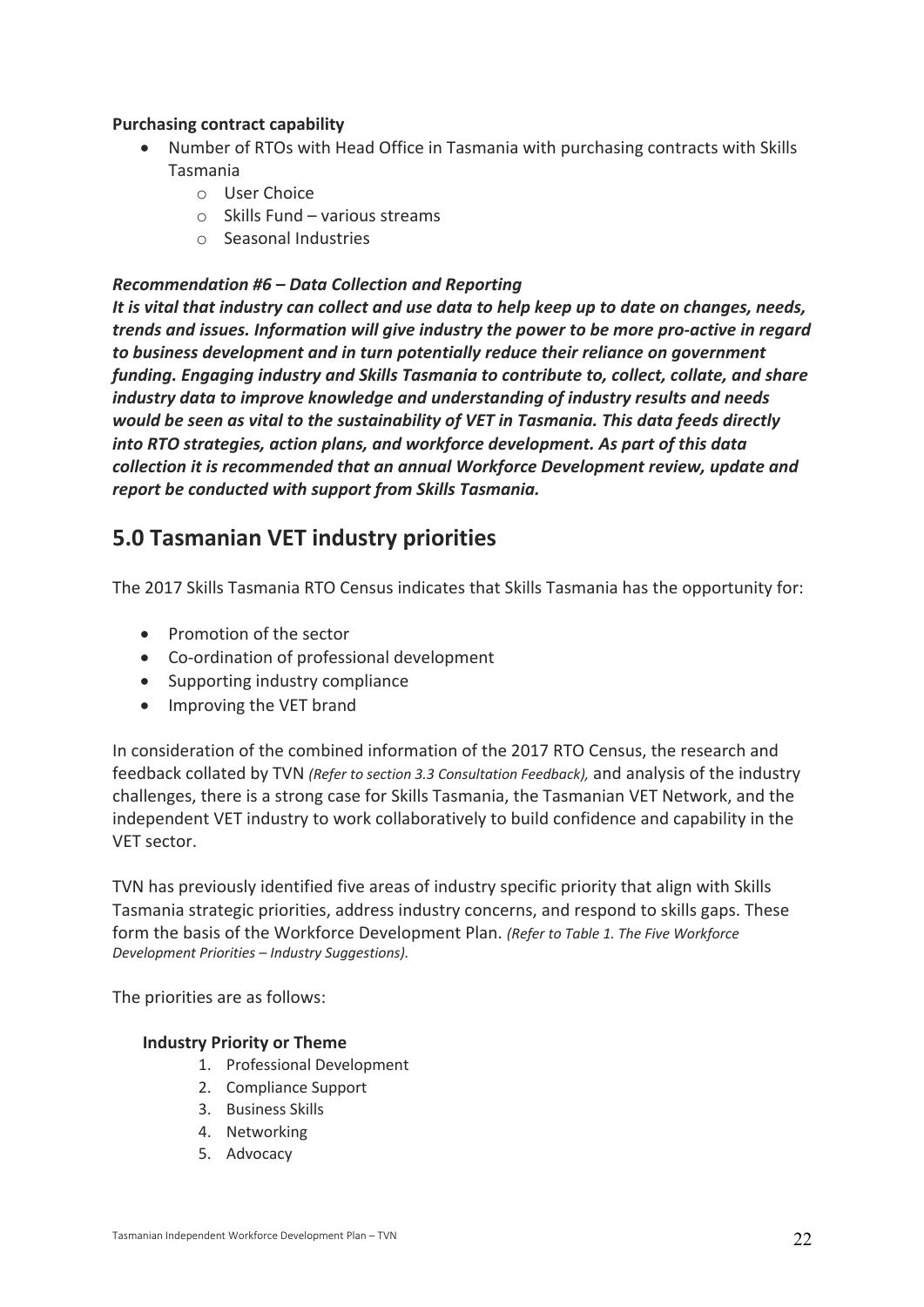These themes or priorities appear repeatedly and consistently in the independent VET industry and should remain areas of focus for future reports, collection of data, and projects. *(Refer to Appendix A – VET Priorities – Clarification of Industry Priorities).*

It is important to note that priority areas overlap in regard to their impact on the industry. As noted in section 4.0, what affects one area of the industry will often impact on another. Therefore, we can see for example that the challenges around compliance are similarly reflected in the challenges in professional development or in advocacy.

# **6.0 Initiatives – Workforce Development Plan and industry priorities**

The recommendations in this report have been drawn from industry analysis and form the basis of the workforce development plan. Each of the initiatives below has been linked to a related industry priority to ensure that these are addressed as fully as possible.

Processes for the implementation of this workforce development plan still need discussion and require process refinement, which may be heavily influenced by the Steering Committee and Skills Tasmania. Regular reviews are recommended to ensure implementation is on track and issues can be addressed as required.

The initiatives have been framed to ensure that they can be commenced quickly, easily, and with greatest impact for the independent VET workforce. Each recommendation has been converted into an 'Industry Initiative' for actioning.

These initiatives are as follows:

# **Initiative 1. Create a test mentoring program**

**Desired Goals:** Test and develop a Trainer and Assessor mentoring program for roll-out to the VET industry.

**Industry Priority Addressed**: Professional Development, Compliance, Business Skills

| <b>Action Items</b> |                                  | Start date and         | <b>Stakeholders</b>           | <b>Potential Funding</b>  | <b>Risks</b>   |
|---------------------|----------------------------------|------------------------|-------------------------------|---------------------------|----------------|
|                     |                                  | <b>Completion date</b> |                               | Source                    |                |
| 1.                  | <b>TEST project for a Skills</b> | Medium term.           | Industry – RTOs               | <b>Industry Employers</b> | Lack of        |
|                     | Tasmania Priority                | Recommend start        | Skills Tasmania               | <b>VET Industry</b>       | stakeholder    |
|                     | industry (see Skills             | consultation with      | TVN                           | Skills Tasmania           | participation. |
|                     | Tasmania Strategy                | stakeholders           | Industry:                     |                           | Timeframes     |
|                     | report 2018)                     | April 2019 with        | <b>Employers</b><br>$\bullet$ |                           | not suitable.  |
| 2.                  | Select industry with a           | test completion        | Employees                     |                           | Funding not    |
|                     | Tasmanian based                  | by March 2020.         | <b>VET Trainers</b>           |                           | available.     |
|                     | industry body                    |                        |                               |                           |                |
| 3.                  | Identify issues around           |                        |                               |                           |                |
|                     | attraction, retention            |                        |                               |                           |                |
|                     | and training                     |                        |                               |                           |                |
| 4.                  | Develop an industry              |                        |                               |                           |                |
|                     | mentoring program in             |                        |                               |                           |                |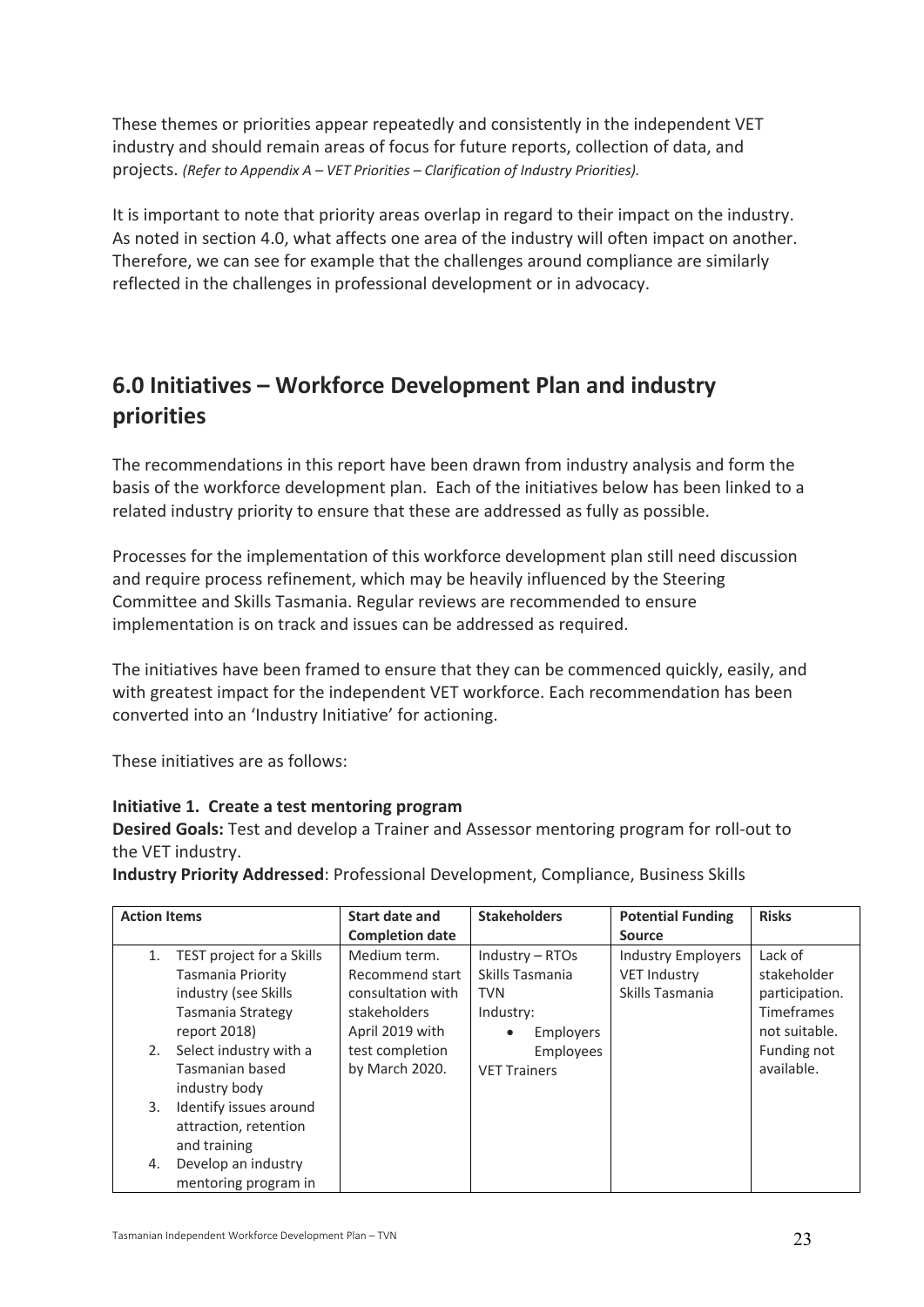| 5. | conjunction with the<br>industry body<br>Implement and report<br>findings (minimum 6 -<br>month implementation<br>period recommended) |  |  |
|----|---------------------------------------------------------------------------------------------------------------------------------------|--|--|
|    |                                                                                                                                       |  |  |

# **Initiative 2: Create a VET database and professional industry association** via TVN Website, to share skills, knowledge, tools, resources.

**Desired Goals**: to support quality in the VET industry, improve collaboration, and provide a single point of contact for industry related information and support

**Industry Priority Addressed:** Advocacy, Compliance, Professional Development

| <b>Action Items</b> |                                                                                                                                                                                                                                                         | <b>Start date and</b>                                                                  | <b>Stakeholders</b>                                                                       | <b>Potential Funding</b>                                  | <b>Risks</b>                                                                            |
|---------------------|---------------------------------------------------------------------------------------------------------------------------------------------------------------------------------------------------------------------------------------------------------|----------------------------------------------------------------------------------------|-------------------------------------------------------------------------------------------|-----------------------------------------------------------|-----------------------------------------------------------------------------------------|
|                     |                                                                                                                                                                                                                                                         | <b>Completion date</b>                                                                 |                                                                                           | <b>Source</b>                                             |                                                                                         |
| 1.                  | Collect and Include<br><b>Tasmanian VET</b><br><b>Practitioners and Profiles</b><br>and Capabilities<br>(member and specialists<br>directory)                                                                                                           | Long term.<br>Recommend start<br>February/March<br>2019 with<br>completion by<br>2021. | Industry - RTOs<br>Skills Tasmania<br><b>TVN</b><br>Regulators<br>Industry bodies<br>SSOs | <b>VET practitioners</b><br>Skills Tasmania<br><b>TVN</b> | <b>Stakeholders</b><br>unwilling to<br>participate or<br>low<br>participation<br>rates. |
| 2.<br>$\bullet$     | Include a network<br>knowledge hub to<br>provide:<br>Skills analysis tools<br>Compliance support and<br>collaboration<br>Shared documentation<br>(HR, contracts,<br>compliance, reports,<br>training plans)<br>Pool of experts to<br>support business - |                                                                                        |                                                                                           |                                                           | Costs of<br>suitable online<br>platforms.                                               |
|                     | compliance, audits<br>An online point for<br>validation and<br>moderation of<br>assessment                                                                                                                                                              |                                                                                        |                                                                                           |                                                           |                                                                                         |

# **Initiative 3: Create an advocacy framework for Tasmanian VET practitioners**

**Desired Goals:** to promote industry, and facilitate engagement between VET, industry,

regulators and government

# **Industry Priority Addressed:** Advocacy

| <b>Action Items</b> | <b>Start date and</b>  | <b>Stakeholders</b> | <b>Potential Funding</b> | <b>Risks</b> |
|---------------------|------------------------|---------------------|--------------------------|--------------|
|                     | <b>Completion date</b> |                     | <b>Source</b>            |              |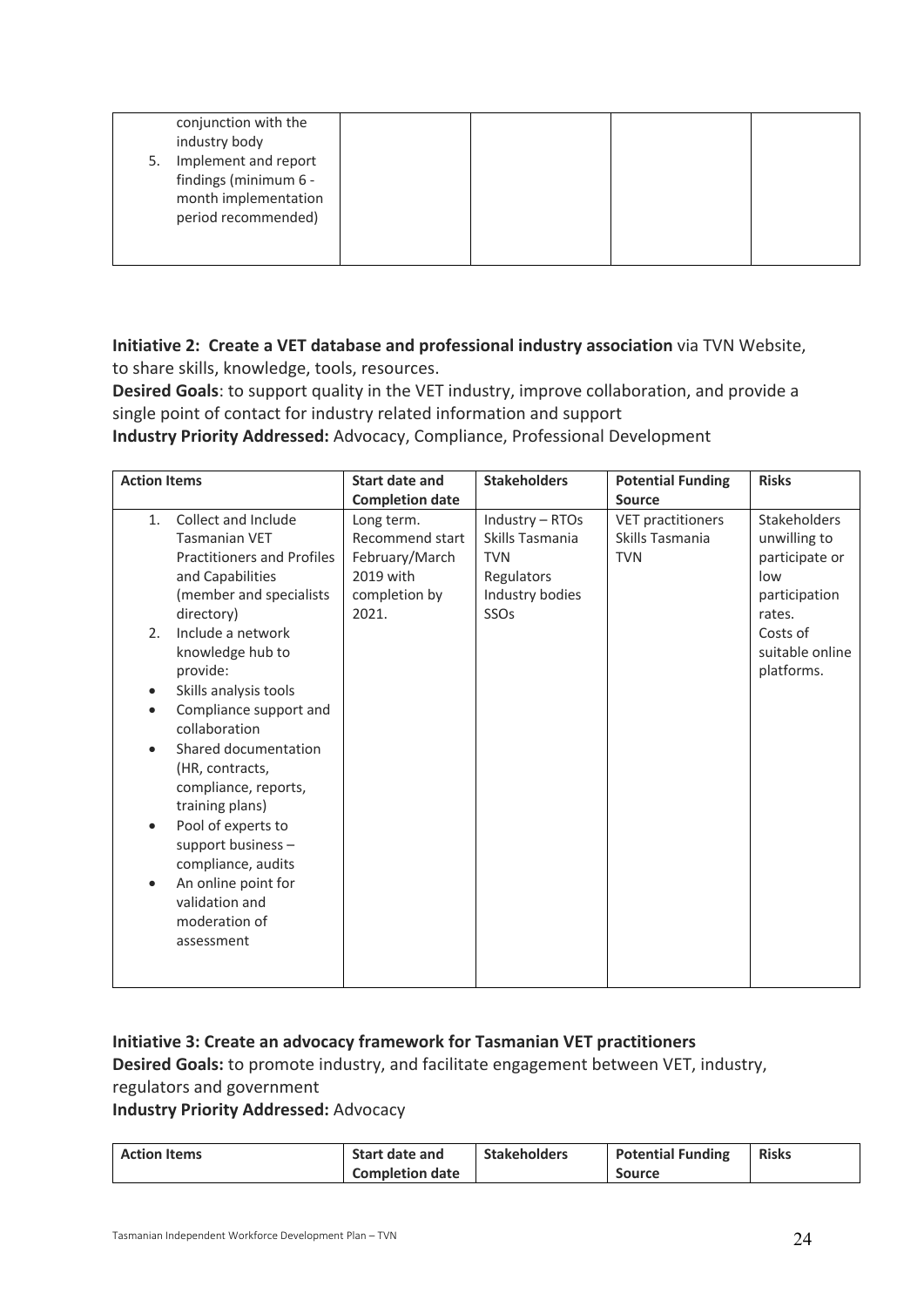| Develop an Advocacy Framework,<br>via TVN Website, to include the<br>following:<br>VET Practitioner Code of<br><b>Ethics and Conduct</b><br><b>Industry Best Practice</b><br>$\bullet$<br>Tasmanian VET Brand<br>$\bullet$<br>promotion strategies<br>Regulatory contacts and<br>$\bullet$<br>updates<br>Skills Tasmania RTO and<br>$\bullet$ | Medium term<br>activity.<br>Recommend start<br>consultation with<br>stakeholders June<br>2019 with aim of<br>completing by<br>July 2020.<br>Review and<br>extension into<br>2021. | Industry - RTOs<br><b>VET practitioners</b><br>Skills Tasmania<br><b>TVN</b><br>SSO <sub>S</sub> | <b>VET practitioners</b><br>Skills Tasmania<br><b>TVN</b> | Low<br>stakeholder<br>engagement. |  |  |
|-----------------------------------------------------------------------------------------------------------------------------------------------------------------------------------------------------------------------------------------------------------------------------------------------------------------------------------------------|-----------------------------------------------------------------------------------------------------------------------------------------------------------------------------------|--------------------------------------------------------------------------------------------------|-----------------------------------------------------------|-----------------------------------|--|--|
| Trainer endorsement                                                                                                                                                                                                                                                                                                                           |                                                                                                                                                                                   |                                                                                                  |                                                           |                                   |  |  |
| Notes: It will be recommended that this framework be open to input, feedback and participation of both the<br>independent and public VET sectors. This would be to ensure that there is a 'whole of industry' approach. Both the                                                                                                              |                                                                                                                                                                                   |                                                                                                  |                                                           |                                   |  |  |

independent and public VET sectors. This would be to ensure that there is a 'whole of industry' approach. Both the independent and public sectors would benefit from a consistent Tasmanian VET approach. Consideration will need to be given to how and what the public sector may access.

# **Initiative 4: Create a professional development calendar with 3 TEST sessions**

**Desired Goals:** ensure relevancy of PD sessions that address immediate industry needs and skills gaps, with the intent of extending the calendar for the following 12-month period. **Industry Priority Addressed:** Professional Development, Networking, Business Skills, Advocacy

| <b>Action Items</b> |    |                                             | Start date and                  | <b>Stakeholders</b>      | <b>Potential Funding</b> | <b>Risks</b>              |
|---------------------|----|---------------------------------------------|---------------------------------|--------------------------|--------------------------|---------------------------|
|                     |    |                                             | <b>Completion date</b>          |                          | <b>Source</b>            |                           |
| 1.                  |    | Create test events for 3                    | Recommend start                 | Industry - RTOs          | Industry - RTOs          | No or low                 |
|                     |    | concepts (see appendix                      | February/March                  | <b>VET practitioners</b> | <b>VET practitioners</b> | industry                  |
|                     | B) |                                             | 2019 onward.                    | Skills Tasmania          | Skills Tasmania          | uptake.                   |
| 2.                  |    | Request feedback from<br>industry/attendees | Complete test<br>program by end | <b>TVN</b>               | <b>TVN</b>               | Funds not<br>available to |
| 3.                  |    | Collate feedback,                           | of July 2019.                   |                          |                          | hold events.              |
| 4.                  |    | Adapt future subjects                       | Review and roll-                |                          |                          |                           |
|                     |    | and content as required,                    | out of further                  |                          |                          |                           |
| 5.                  |    | Provide feedback to                         | events by                       |                          |                          |                           |
|                     |    | Skills Tasmania and                         | September 2019.                 |                          |                          |                           |
|                     |    | Industry, distribute and                    |                                 |                          |                          |                           |
|                     |    | advertise calendar.                         |                                 |                          |                          |                           |
|                     |    |                                             |                                 |                          |                          |                           |
|                     |    | Events to be focused on face                |                                 |                          |                          |                           |
|                     |    | to face interactions to ensure              |                                 |                          |                          |                           |
|                     |    | greatest participation for                  |                                 |                          |                          |                           |
|                     |    | attendees. PD Events should                 |                                 |                          |                          |                           |
| be:                 |    |                                             |                                 |                          |                          |                           |
|                     | a. | Held regionally                             |                                 |                          |                          |                           |
|                     |    | (N/NW/South                                 |                                 |                          |                          |                           |
|                     |    | locations)                                  |                                 |                          |                          |                           |
|                     | b. | Facilitated                                 |                                 |                          |                          |                           |
|                     |    | where possible                              |                                 |                          |                          |                           |
|                     |    | by local                                    |                                 |                          |                          |                           |
|                     |    | Tasmanian                                   |                                 |                          |                          |                           |
|                     |    | experts                                     |                                 |                          |                          |                           |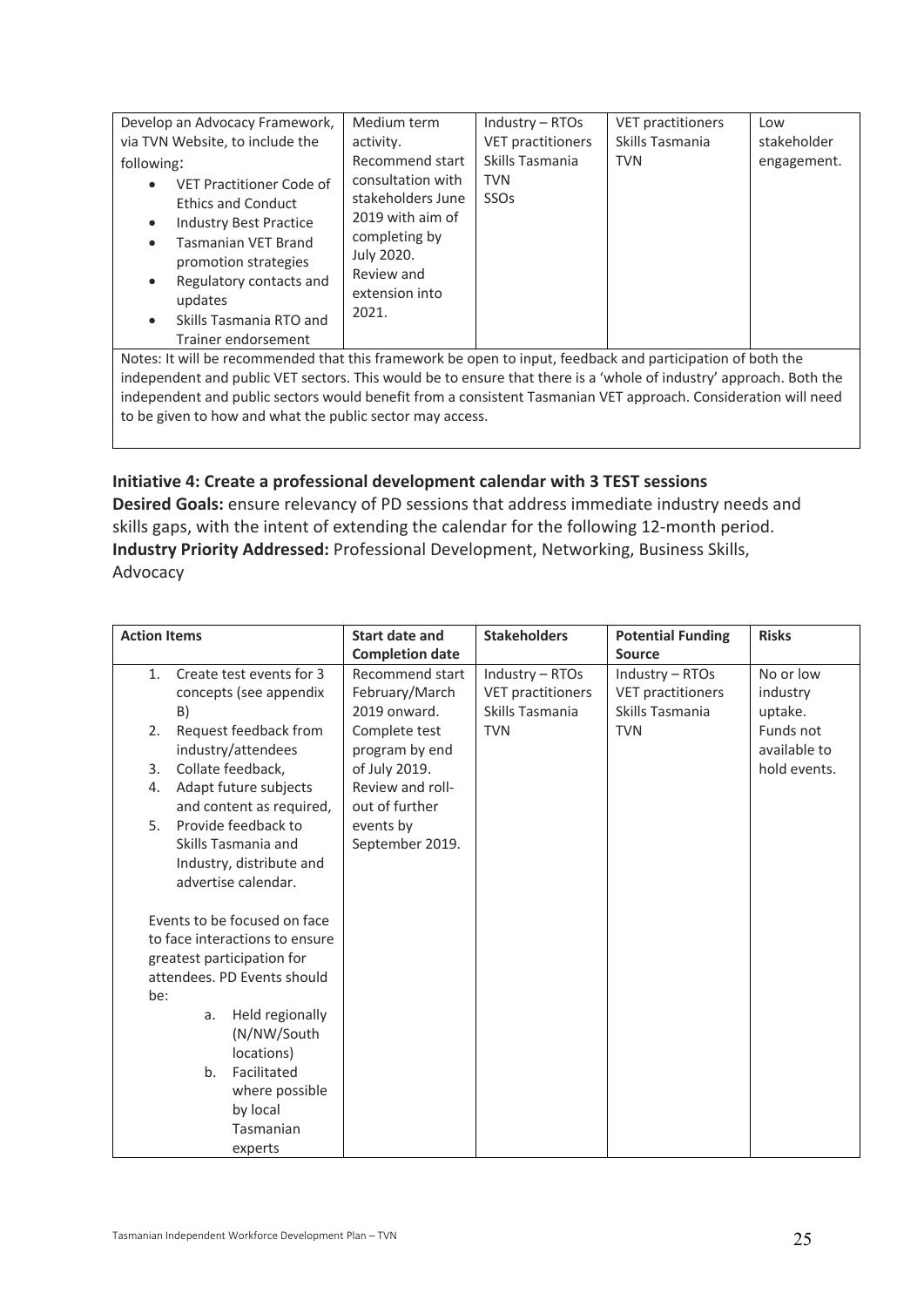| Hosted by<br>c.<br><b>Tasmanian VET</b><br>organisations                                                                                                                                                                                                                                                                                                                                                          |  |                                                                                                                                                                                                   |  |
|-------------------------------------------------------------------------------------------------------------------------------------------------------------------------------------------------------------------------------------------------------------------------------------------------------------------------------------------------------------------------------------------------------------------|--|---------------------------------------------------------------------------------------------------------------------------------------------------------------------------------------------------|--|
| <b>Notes:</b> Priority subject options include:                                                                                                                                                                                                                                                                                                                                                                   |  |                                                                                                                                                                                                   |  |
| aligns with Skills Tasmania strategic plan and 2017 RTO Census report)<br>Leadership across VET - targeted at all VET Practitioners<br>л.<br>Quality Assurance in VET - targeted at all VET Practitioners<br>Assessment in VET - targeted to all VET Practitioners<br>٠<br>Understanding training packages - targeted at all VET Practitioners<br>Assessment validation - targeted at all VET Practitioners<br>п. |  | Industry Best Practice - targeted at all VET Practitioners (recommended as a priority subject that<br>Compliance for RTOs (systems, funding, support, expert advice)-targeted at management level |  |

# **Initiative 5: Create a networking calendar** (recommend as a combined calendar with PD events)

**Desired Goals:** improve industry collaboration and sharing of information **Industry Priority Addressed:** Networking, Advocacy

| <b>Action Items</b>                                                                                                                                                                                                                                                 | Start date and<br><b>Completion date</b>                                       | <b>Stakeholders</b>                                                            | <b>Potential Funding</b><br><b>Source</b>                                      | <b>Risks</b>                                                                                                           |
|---------------------------------------------------------------------------------------------------------------------------------------------------------------------------------------------------------------------------------------------------------------------|--------------------------------------------------------------------------------|--------------------------------------------------------------------------------|--------------------------------------------------------------------------------|------------------------------------------------------------------------------------------------------------------------|
| Link networking with PD<br>$\bullet$<br>Events - same day, post<br>PD session<br>Use events to co-<br>ordinate mini forums:<br>industry<br>changes/updates,<br>current needs<br>Provide feedback to and<br>$\bullet$<br>from government,<br>regulators and industry | Recommend start<br>February/March<br>2019 onward.<br>Complete test<br>program. | Industry $-$ RTOs<br><b>VET practitioners</b><br>Skills Tasmania<br><b>TVN</b> | $Industry - RTOs$<br><b>VET practitioners</b><br>Skills Tasmania<br><b>TVN</b> | Low<br>stakeholder<br>participation.<br>Inadequate<br>communication.<br>Lack of funds<br>for ongoing<br>participation. |
| Note: see Appendix B - Proposed Professional Development and Networking Calendar                                                                                                                                                                                    |                                                                                |                                                                                |                                                                                |                                                                                                                        |

# **Initiative 6: Engage with Skills Tasmania and Industry stakeholders to collect and collate industry specific data annually.**

**Desired Goals:** To address information and data gaps in the industry; to support industry decision making processes with relevant data and enable advocacy based on verifiable needs.

**Industry Priority Addressed:** Compliance, Advocacy, Business Skills

| <b>Action Items</b>                 | Start date and<br><b>Completion date</b> | <b>Stakeholders</b> | <b>Potential Funding</b><br><b>Source</b> | <b>Risks</b> |
|-------------------------------------|------------------------------------------|---------------------|-------------------------------------------|--------------|
| Engage with Industry and Skills     | Long term activity                       | $Industry - RTOs$   | $Industry - RTOs$                         | Low industry |
| Tasmania to improve the             | Recommend start                          | VET practitioners   | <b>VET practitioners</b>                  | response or  |
| collection of data. Focus on:       | May 2019                                 | Skills Tasmania     | Skills Tasmania                           | issues with  |
| Addressing information<br>$\bullet$ | onward.                                  | <b>TVN</b>          | TVN                                       | industry     |
| gaps                                | Ongoing activity.                        |                     |                                           | engagement.  |
|                                     |                                          |                     |                                           | Funding not  |
|                                     |                                          |                     |                                           | adequate.    |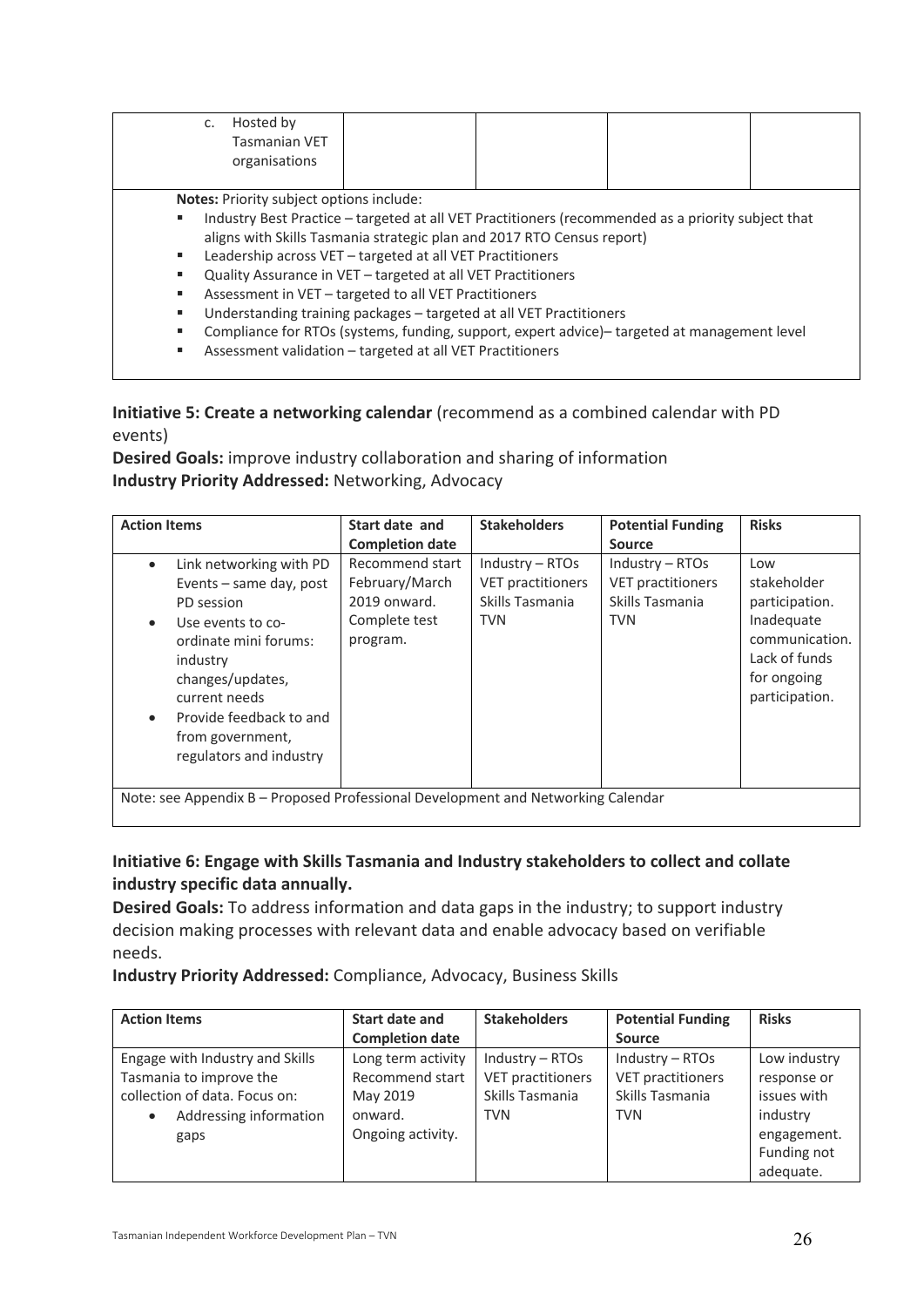| Determining what<br>$\bullet$<br>stakeholders wish to see<br>and use<br>Engage stakeholders to<br>$\bullet$<br>collect data regularly<br>Collating data in one<br>$\bullet$<br>location or as a single<br>resource/report<br>Engaging stakeholders to<br>$\bullet$<br>share data and improve |  |  |
|----------------------------------------------------------------------------------------------------------------------------------------------------------------------------------------------------------------------------------------------------------------------------------------------|--|--|
| where required                                                                                                                                                                                                                                                                               |  |  |
| Completing an annual<br>Workforce Development<br>Plan review and update<br>with support and<br>funding from Skills<br>Tasmania                                                                                                                                                               |  |  |

Note: Data can be collected from networking and PD events. See Appendix B – Proposed Professional Development and Networking Calendar

Note: Data should allow for creation of updated Workforce Development plans – annual rather than ad hoc Note: Data to be collected should include:

### **Demographics**

- How big is the industry and what roles exist in VET?
- How many RTOs with Head Office outside of Tasmania providing services in Tasmania?
- Geographic location within Tasmania (can get this from the TGA report)
- Number of RTOs with Head Office in Tasmania who have Endorsed RTO Status

#### **Income**

- Do we look at data from ABS also with regard to value of the industry / contribution to the state
- Business register counts
- Overall industry turnover
- Percentage of income via fee for service recognised training / non-recognised training
- Percentage of income via purchasing agreements Tasmania by stream
- Percentage of income from other sources consultancy, resource development, other

#### **Employment**

- How many people working within each RTO against functional areas / job roles (include administration, management, training, assessing, marketing etc)
- How are these people engaged with the RTO contract, award, outsource
- What earnings / average pay scales for each functional area
- How many hours per week worked
- Occupations in demand difficulty accessing staff in any of the job roles
- Staff turnover in each functional area admin / training and assessing / marketing
- Recruitment models
- Age of Trainers and Assessors
- Qualifications of Trainers and Assessors

#### **Scope**

- What qualifications are available through RTOs with a Head Office in Tasmania
- Are there areas that are not covered? Overlay with Tasmanian industries identified as priority industries for growth
- Training and assessment falling outside of the nationally recognised training framework
- How many are working in other states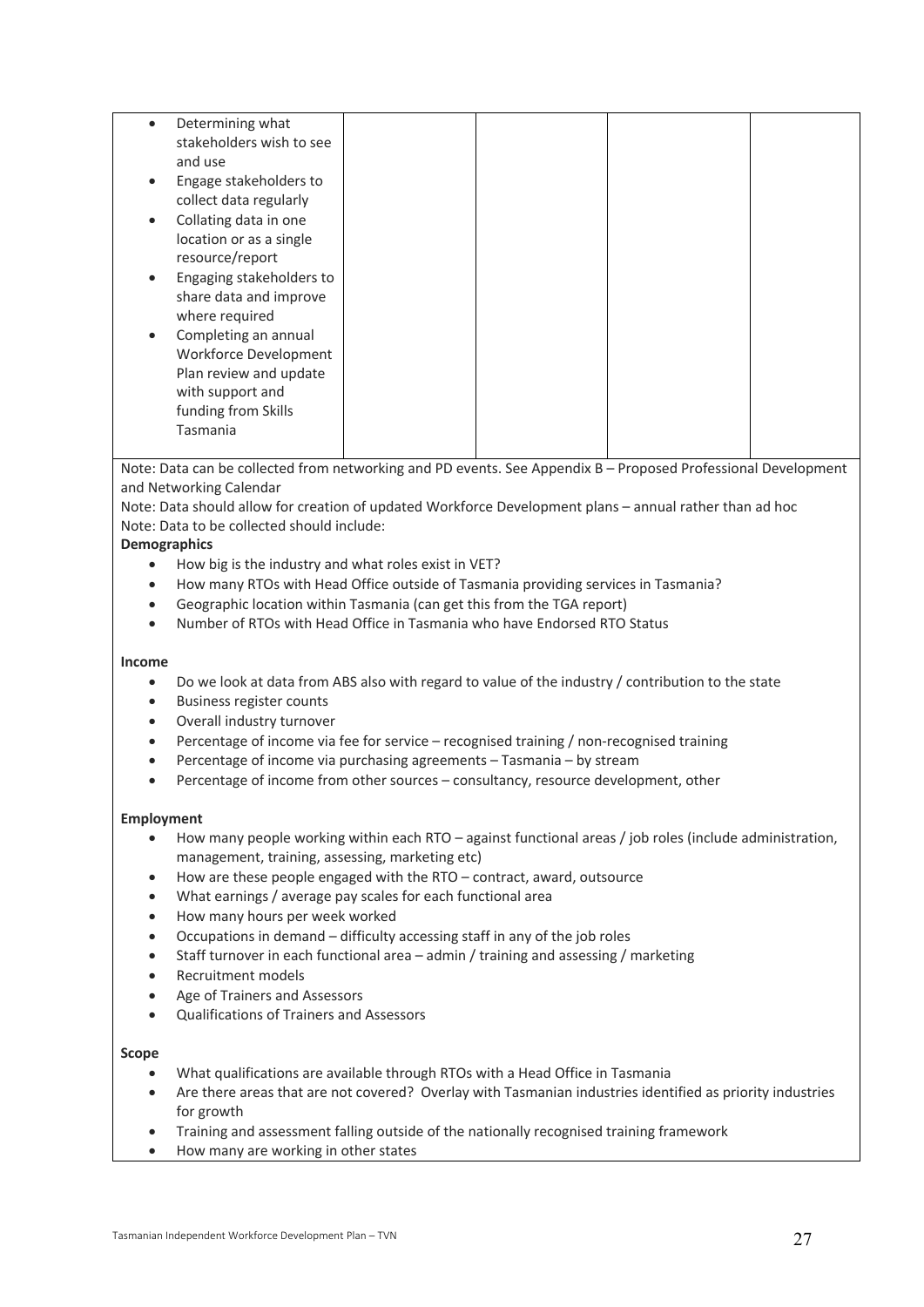- How many are working in other countries which countries, what industries, preparedness to share strategies with other RTOs
- How many RTOs work with other regulators which regulators what issues do they have

### **Purchasing contract capability**

Number of RTOs with Head Office in Tasmania with purchasing contracts with Skills Tasmania

- User Choice
- Skills Fund various streams
- Seasonal Industries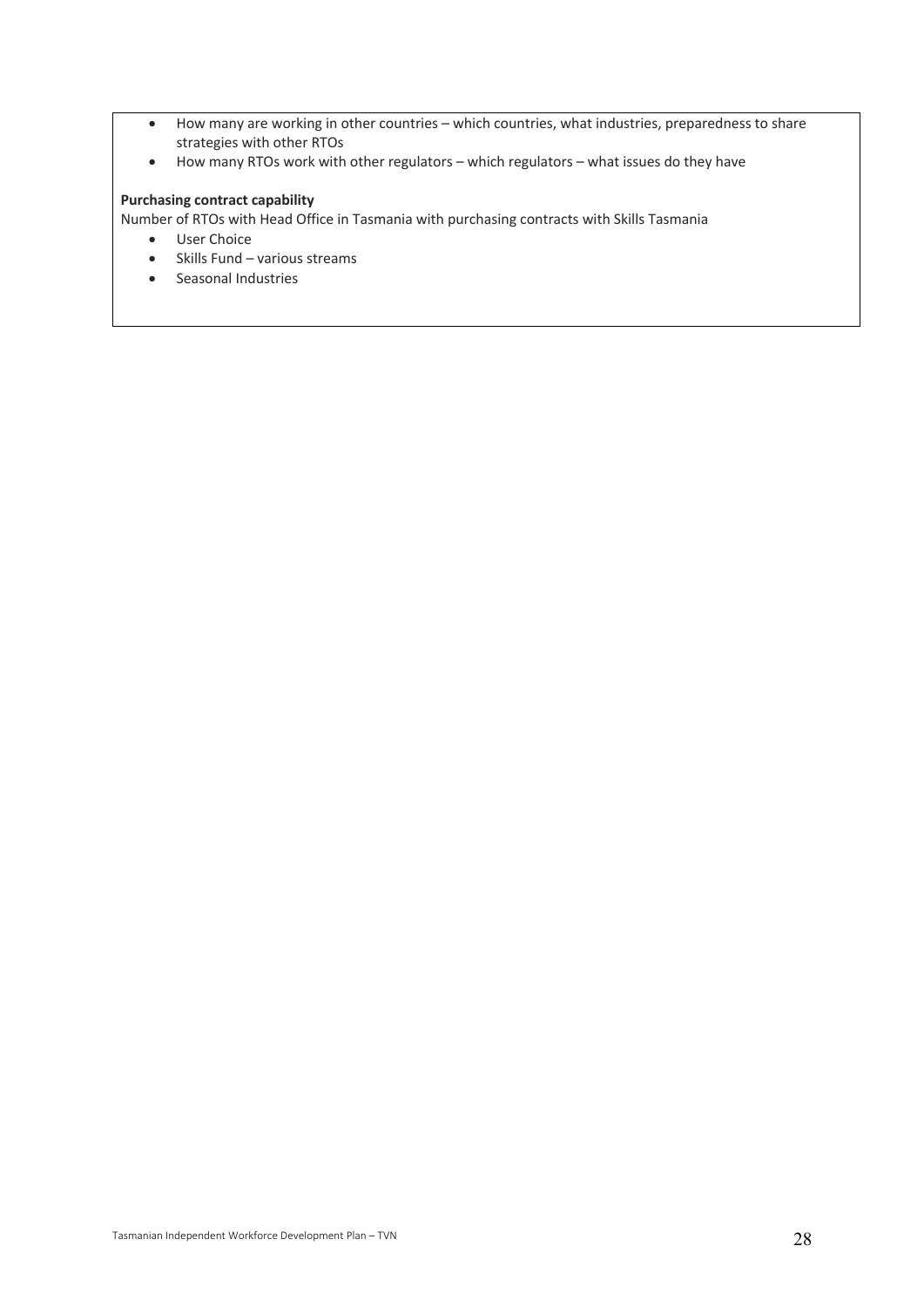# **Appendix Table 1 – NCVER Quality in the VET Sector**

|                                                    | <b>TAFE</b> | University | Provider type<br>Community<br>education<br>provider | Private<br>training<br>provider | All<br>graduates |
|----------------------------------------------------|-------------|------------|-----------------------------------------------------|---------------------------------|------------------|
| <b>Employment related</b>                          | 80.7        | 70.9       | 81.9                                                | 86.3                            | 84.0             |
| Get a job                                          | 26.6        | 24.3       | 27.2                                                | 21.9                            | 23.6             |
| To develop or start my own business                | 6.2         | 5.2        | 8.5                                                 | 7.2                             | 6.9              |
| Try for a different career                         | 12.6        | 8.2        | 11.9                                                | 10.5                            | 11.1             |
| Get a better job or promotion                      | 7.1         | 6.7        | 4.7                                                 | 7.6                             | 7.3              |
| It was a requirement of my job                     | 12.7        | 11.3       | 11.2                                                | 18.0                            | 15.9             |
| Gain extra skills for current job                  | 15.5        | 15.1       | 18.3                                                | 21.2                            | 19.2             |
| Further study: to get into another course of study | 6.3         | 16.1       | 2.4                                                 | 2.0                             | 3.8              |
| Personal development                               | 13.0        | 13.1       | 15.7                                                | 11.6                            | 12.3             |
| To improve my general education skills             | 9.1         | 10.3       | 9.1                                                 | 8.3                             | 8.6              |
| To get skills for community/voluntary work         | 1.5         | 1.6        | 4.0                                                 | 1.4                             | 1.5              |
| To increase my confidence/self-esteem              | 1.7         | 0.8        | 2.3                                                 | 1.5                             | 1.6              |
| For recreational reasons                           | 0.7         | 0.3        | np                                                  | 0.3                             | 0.4              |
| Other                                              | 0.1         | np         | 0.2                                                 | 0.2                             | 0.2              |

#### **Main reason for undertaking training, by provider type for total VET graduates, 2016 (%)**

1. Notes: Np Not published. NCVER does not report on estimates based on five or fewer respondents because the estimates are unreliable.

# **Appendix Table 2 NCVER 2017**

#### **Reasons for using the VET system by type of training in 2017 (%)**

| Reasons for using nationally recognised training <sup>1</sup><br>(Base: all employers using nationally recognised training) | 2017   |  |
|-----------------------------------------------------------------------------------------------------------------------------|--------|--|
| To provide the skills required for the job                                                                                  | 47.0   |  |
| Legislative, regulatory or licensing requirements                                                                           | 34.6   |  |
| To meet and maintain professional/industry standards                                                                        | 26.3   |  |
| Staff career development                                                                                                    | 25.5   |  |
| To improve the quality of goods and services provided                                                                       | 12.3   |  |
| Formalise qualifications and skills                                                                                         | 8.9    |  |
| To develop and maintain a flexible and responsive workforce                                                                 | 6.1    |  |
| To remain competitive                                                                                                       | $2.8*$ |  |
| To improve staff morale and retention                                                                                       | $1.9*$ |  |
| In response to new technology                                                                                               | np     |  |
| Other reasons                                                                                                               | $3.2*$ |  |
| Reasons for using unaccredited training<br>(Base: all employers using unaccredited training)                                | 2017   |  |
| To provide the skills required for the job                                                                                  | 54.4   |  |
| To meet and maintain professional/industry standards                                                                        | 30.8   |  |
| To meet highly specific training needs                                                                                      | 22.0   |  |
| To improve the quality of goods and services provided                                                                       | 15.7   |  |
| Legislative, regulatory or licensing requirements                                                                           | 16.4   |  |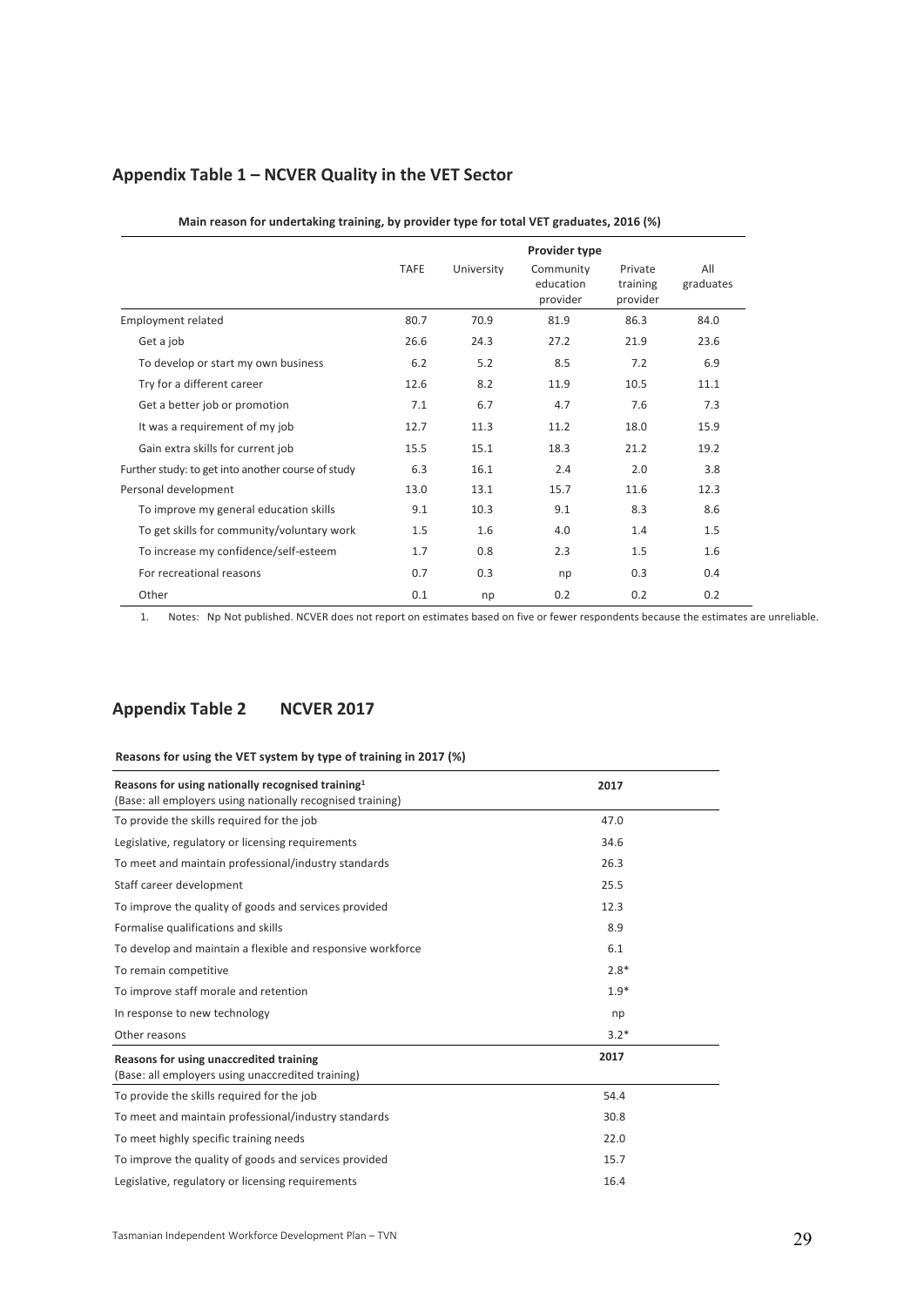| To develop and maintain a flexible and responsive workforce | 14.2 |  |
|-------------------------------------------------------------|------|--|
| In response to new technology                               | 12.2 |  |
| To remain competitive                                       | 2.8  |  |
| Staff career development                                    | 2.5  |  |
| Other reasons                                               | 5.9  |  |

Notes: 1 Nationally recognised training is defined as nationally recognised training that is not part of an apprenticeship or traineeship. For the purposes of this survey, employers with apprenticeships and traineeships are reported separately.

Np Not published. NCVER does not report on estimates based on five or fewer respondents because the estimates are unreliable.

\* The estimate has a relative standard error equal to or greater than 25% and should be used with caution.

Source: NCVER (2017).

### *Appendix* **Table 3 Head office locations – TVN Surveys March 2015**

| <b>Head Office Location</b> | $% / \#$       |
|-----------------------------|----------------|
| <b>Hobart</b>               | 43.75%         |
|                             | 14             |
|                             | 46.88%         |
| Launceston                  | 15             |
|                             | 6.25%          |
| Devonport                   | $\overline{2}$ |
|                             | 3.13%          |
| <b>Burnie</b>               | 1              |

# *Appendix* **Table 4 Topics and issues Tasmanian VET practitioners would like to discuss at networking events – TVN Surveys March 2015**

| Topics and issues they would like to<br>discuss | I am very<br>interested in<br>this issue $-$ | I am<br>interested<br>in this issue | This issue<br>does not<br>relate to me | I am not<br>interested<br>in this issue | $Total -$ |
|-------------------------------------------------|----------------------------------------------|-------------------------------------|----------------------------------------|-----------------------------------------|-----------|
|                                                 | 32.26%                                       | 61.29%                              | 6.45%                                  | 0.00%                                   |           |
| Resource development                            | 10                                           | 19                                  | 2                                      | $\mathbf 0$                             | 31        |
|                                                 | 67.65%                                       | 32.35%                              | 0.00%                                  | 0.00%                                   |           |
| Compliance and NVR standards                    | 23                                           | 11                                  | $\mathbf 0$                            | $\mathbf 0$                             | 34        |
|                                                 | 73.53%                                       | 26.47%                              | 0.00%                                  | 0.00%                                   |           |
| Validation and moderation                       | 25                                           | 9                                   | $\Omega$                               | $\Omega$                                | 34        |
|                                                 | 22.58%                                       | 70.97%                              | 6.45%                                  | 0.00%                                   |           |
| Workplace training                              | 7                                            | 22                                  | $\overline{2}$                         | $\mathbf 0$                             | 31        |
|                                                 | 16.13%                                       | 83.87%                              | 0.00%                                  | 0.00%                                   |           |
| Classroom training                              | 5                                            | 26                                  | $\Omega$                               | $\Omega$                                | 31        |
|                                                 | 51.61%                                       | 45.16%                              | 0.00%                                  | 3.23%                                   |           |
| Language literacy and numeracy issues           | 16                                           | 14                                  | $\mathbf 0$                            | 1                                       | 31        |
|                                                 | 45.16%                                       | 51.61%                              | 3.23%                                  | 0.00%                                   |           |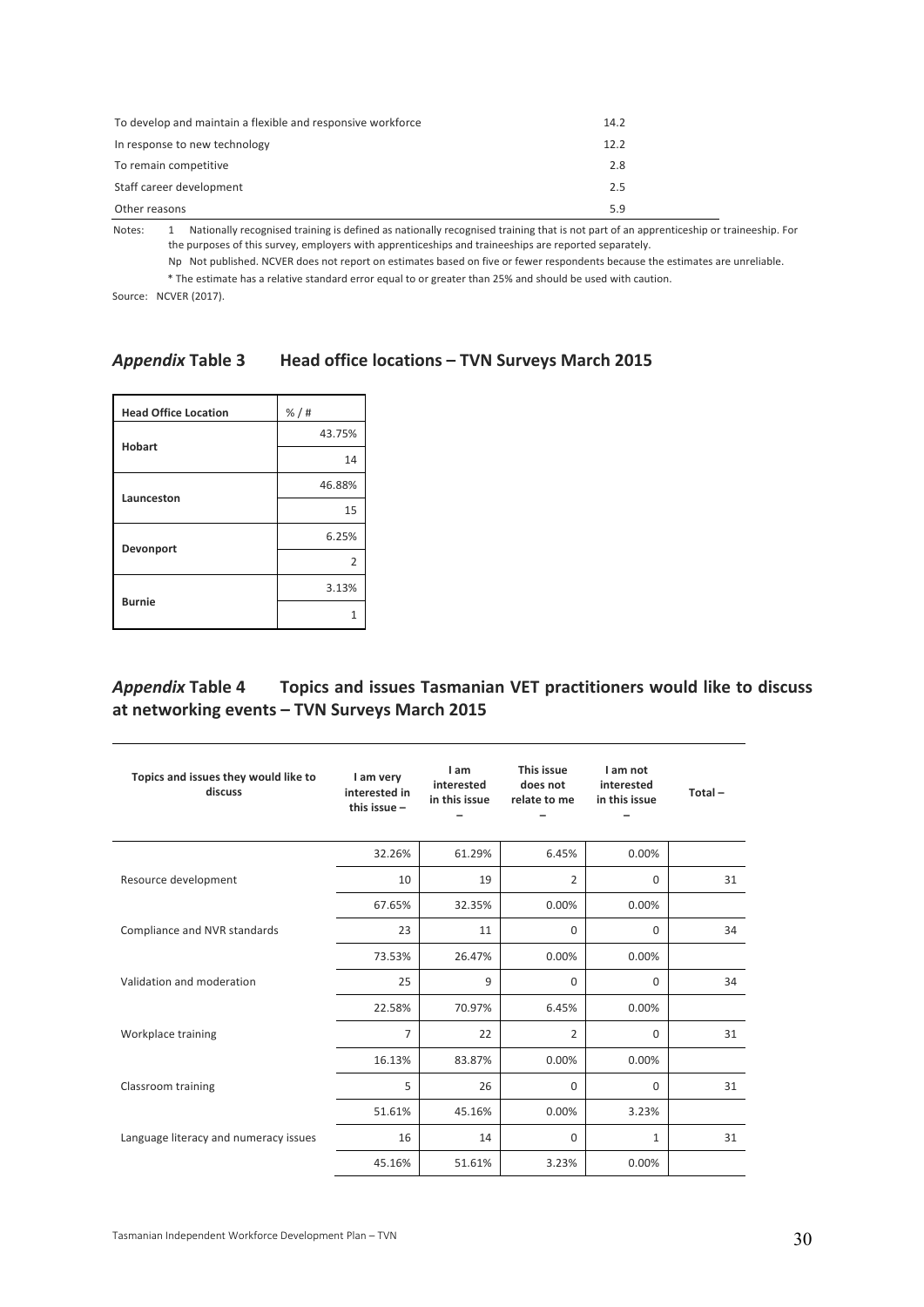| Assessment strategies                        | 14             | 16     | $\mathbf{1}$   | $\mathsf 0$    | 31 |
|----------------------------------------------|----------------|--------|----------------|----------------|----|
|                                              | 43.33%         | 53.33% | 0.00%          | 3.33%          |    |
| Engagement and training strategies           | 13             | 16     | $\mathbf 0$    | $\mathbf{1}$   | 30 |
|                                              | 50.00%         | 50.00% | 0.00%          | 0.00%          |    |
| Practitioner collaboration                   | 16             | 16     | $\mathbf 0$    | $\mathbf 0$    | 32 |
|                                              | 46.88%         | 53.13% | 0.00%          | 0.00%          |    |
| <b>VET Practitioner Capability Framework</b> | 15             | 17     | $\mathbf 0$    | $\mathbf 0$    | 32 |
|                                              | 62.50%         | 34.38% | 0.00%          | 3.13%          |    |
| Industry collaboration                       | 20             | 11     | $\mathbf 0$    | $\mathbf{1}$   | 32 |
|                                              | 34.48%         | 55.17% | 6.90%          | 3.45%          |    |
| Pre-assessment                               | 10             | 16     | $\overline{2}$ | $\mathbf{1}$   | 29 |
|                                              | 25.81%         | 67.74% | 6.45%          | 0.00%          |    |
| <b>Exploring different resources</b>         | 8              | 21     | $\overline{2}$ | $\mathbf 0$    | 31 |
|                                              | 20.00%         | 70.00% | 10.00%         | 0.00%          |    |
| Program design                               | 6              | 21     | 3              | $\mathbf 0$    | 30 |
|                                              | 24.14%         | 55.17% | 17.24%         | 3.45%          |    |
| Lesson planning                              | $\overline{7}$ | 16     | 5              | $\mathbf{1}$   | 29 |
|                                              | 36.67%         | 53.33% | 10.00%         | 0.00%          |    |
| Program evaluation                           | 11             | 16     | 3              | 0              | 30 |
|                                              | 27.59%         | 51.72% | 13.79%         | 6.90%          |    |
| Adult learning principles                    | 8              | 15     | 4              | $\overline{2}$ | 29 |
|                                              | 63.64%         | 30.30% | 3.03%          | 3.03%          |    |
| Professional development opportunities       | 21             | 10     | $\mathbf 1$    | $\mathbf 1$    | 33 |

# *Appendix* **Table 5. Locations and Attendees– TV***N* **Industry Forums 2017**

| Region                    | <b>Date</b> | # of Attendees | <b>Locations</b>         |
|---------------------------|-------------|----------------|--------------------------|
| <b>NWest - Ulverstone</b> | 7 July 2017 | 11             | Ulverstone Neighbourhood |
|                           |             |                | House                    |
| North - Launceston        | 7 July 2017 | 24             | <b>Avidity Training</b>  |
|                           |             |                |                          |
| South - Hobart            | 7 July 2017 | 19             | Shipwrights Arms Hotel   |

 $\overline{\phantom{a}}$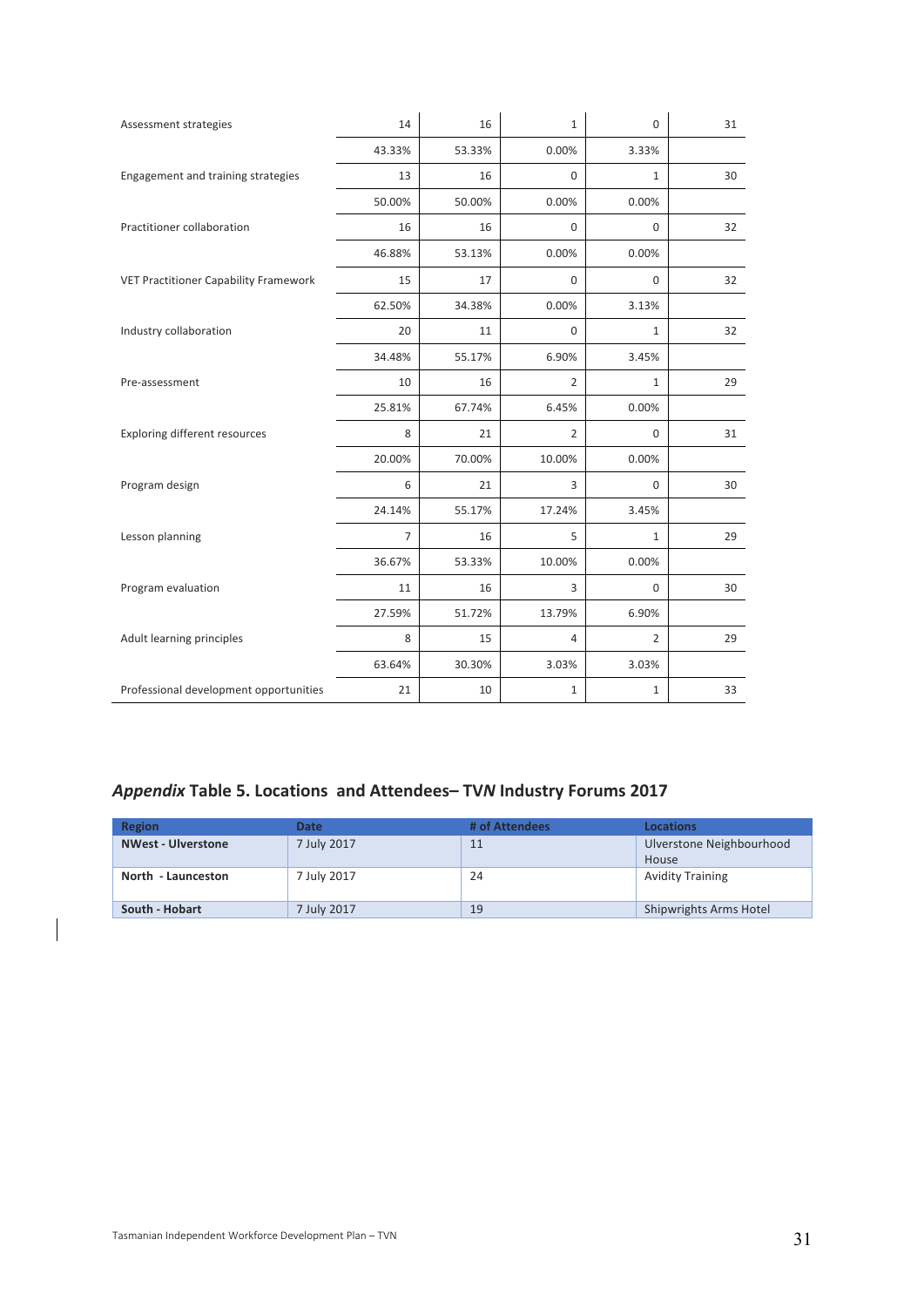



Skills Tasmania RTO Census 2017

*Appendix Figure 2. Employment status, direct involvement in training activity in Tasmania, 2016*



Skills Tasmania RTO Census 2017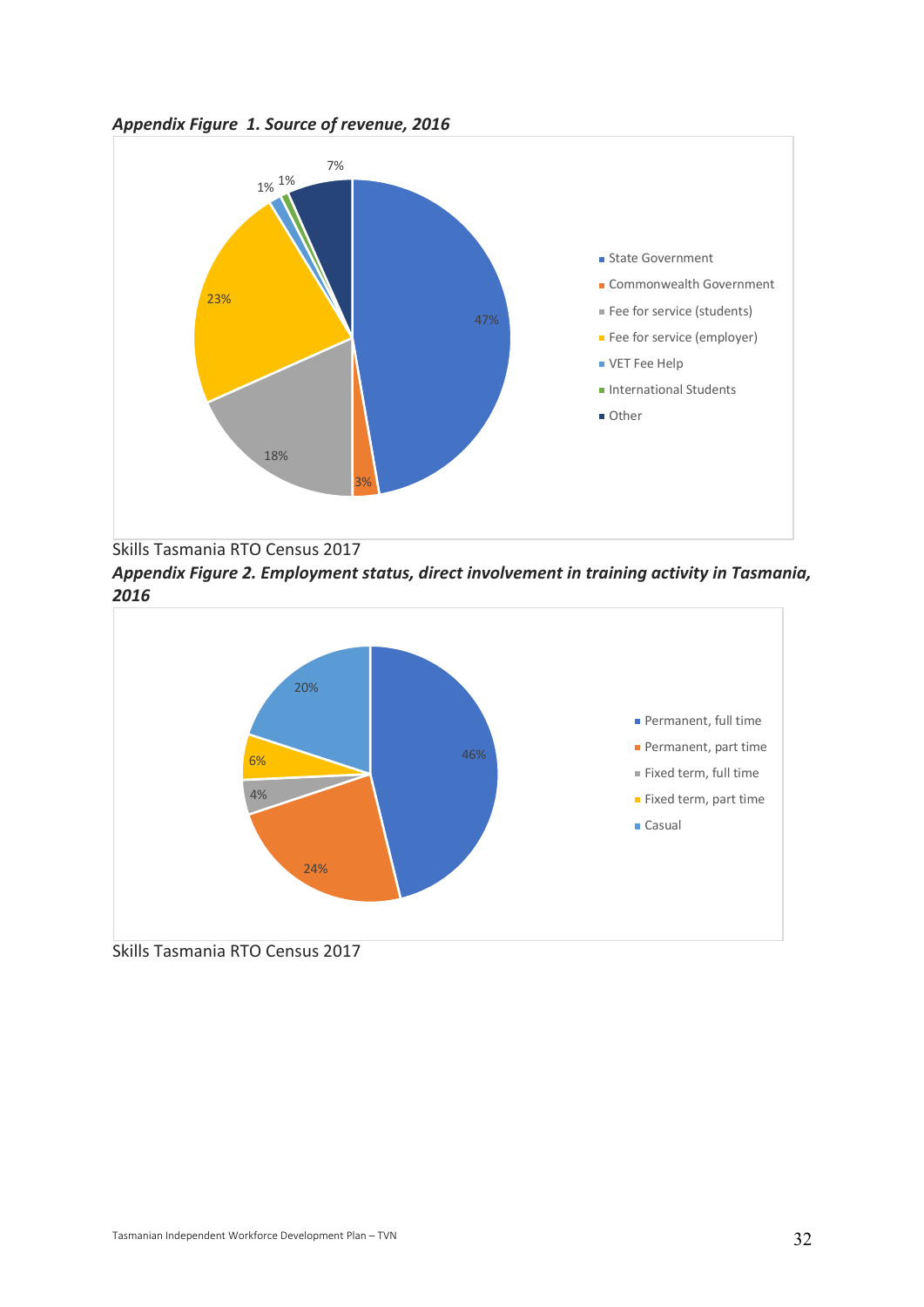# *Appendix Figure 3. Age structure, employees with direct involvement in training activity in Tasmania, 2016*



Skills Tasmania RTO Census 2017





The majority of staff involved directly in training activity in Tasmania (75 per cent) have completed units TAEASS502 (design and develop assessment tools) and TAELLN411 (address adult language, literacy and numeracy skills).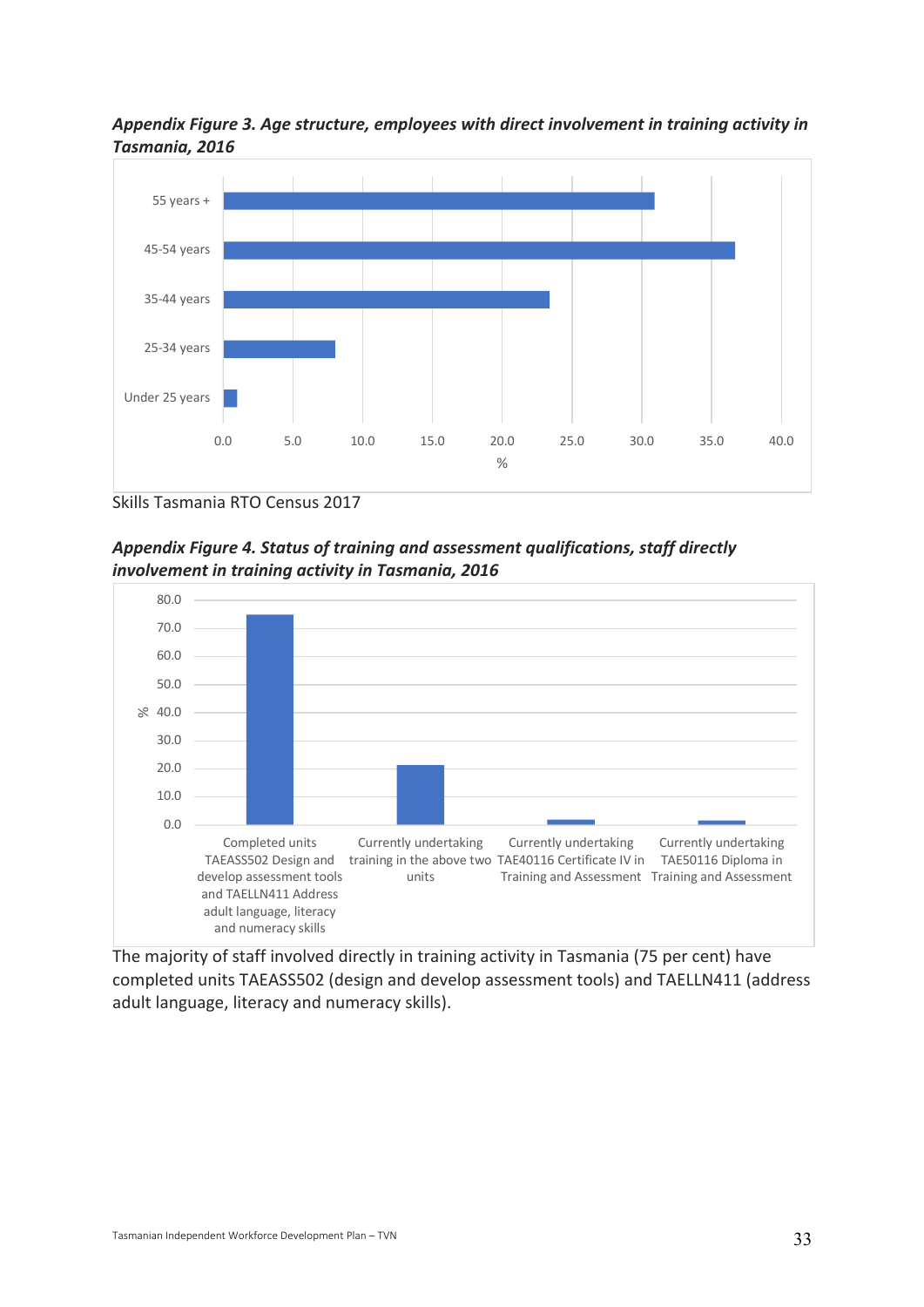# **Appendix A – VET Priorities – Clarification of Industry Priorities**

#### VET Priority

#### 1 - Professional Development

Professional Development can be described as an intensive and collaborative means of receiving and exchanging information to improve industry knowledge and professional performance output. Many areas of common interest to the *independent*training industry could be delivered effectively throughout Tasmania if a resource was available to organise professional development events.

#### 2 - Compliance Support

The Australian Skills Quality Authority's compliance audit is accepted as an obligatory part of operating within the training industry. However, it can be an administratively heavy task for businesses, especially for small RTOs where administrative resources are limited. Compliance is seen as an expensive burden. Additional guidance and support to RTOs to better prepare support documents and evidence for meeting compliance obligations may assist the auditing process for all parties.

#### 3 - Business Skills

Business skills required whilst managing a range of micro and small businesses activities that are subject to income generation. In any industry, the good practitioners do not necessarily make good business operators. Practitioners could benefit from improving their business skills. Further, businesses may improve their cash-flow if individual businesses can be brought together and harness the benefits of their collective buying power in areas of common cost e.g. insurances.

#### 4 – Networking

To network in this sense is to interact with others to exchange information and develop professional or social contacts, and support others. Networking can also include mentoring for the purpose. As Tasmania's *independent* training sector is comprised of a diverse range of micro and small businesses, often operating in varying degrees of isolation, networking is an especially important activity to remain current across industry issues. Furthermore, being able to share experiences with contemporaries within the same industry is of immense value and can help affirm currency and provide support to new VET practitioners. A mechanism for organising and managing networking opportunities would be of benefit to the Tasmanian *independent* training industry. This may be used in conjunction with professional development events.

#### 5 – Advocacy

Advocacy – the act of representation on behalf of the Tasmanian *independent* training sector – enables the issues and interests of government, regulatory authorities and the industry to be communicated effectively and quickly. Information exchange at high level and a single point of contact provides a better level of engagement by the industry to decision makers on strategic areas of interest. This includes for policy, regulation and design and delivery of training materials. Moreover, to provide more uniform delivery of engagement, governments and government agencies may often welcome the opportunity to liaise via a whole-of-industry mechanism, rather than with individual businesses/operatives, when it is more effective to do so. Establishing a portal for this type of engagement could be an advantage to the Tasmania**n** *independent*training industry and its practitioners.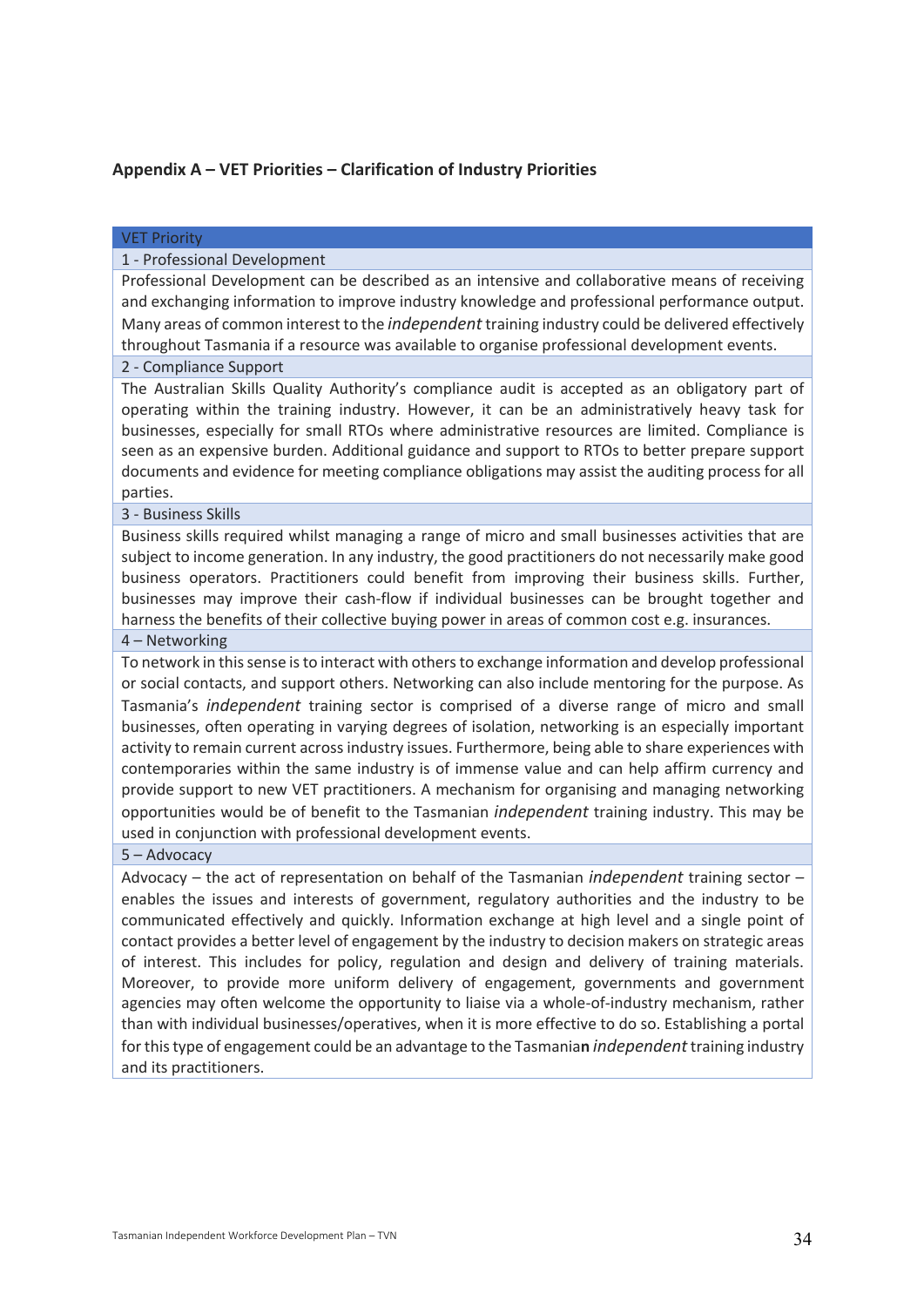| Date           | Location   | PD - Subject and Content                      | <b>Target Audience</b> |
|----------------|------------|-----------------------------------------------|------------------------|
| February/March | N/NW/South | TEST Event - Skills Gap Analysis: setting the | Managers,              |
| 2019           |            | baseline for skills and PD in VET             | Auditors, RTO          |
|                |            |                                               | Owners                 |
| April/May 2019 | N/NW/South | TEST Event - Assessment standards and         | ALL                    |
|                |            | ASQA expectations                             |                        |
| June/July 2019 | N/NW/South | TEST Event - Quality Assurance in VET.        | ALL                    |
|                |            | What it means for your role in VET            |                        |
| August 2019    | N/NW/South | Good practice in VET                          | ALL                    |
| October2019    | N/NW/South | <b>Innovation for VET Practitioners</b>       | ALL                    |
| December2019   | N/NW/South | Training and Delivery - addressing LLN        | Trainers and           |
|                |            | issues                                        | Assessors              |
| February 2020  | N/NW/South | Pending feedback                              |                        |
| April 2020     | N/NW/South | Pending feedback                              |                        |
| June 2020      | N/NW/South | Pending feedback                              |                        |

**Appendix** *B* **– Proposed Professional Development and Networking Calendar**